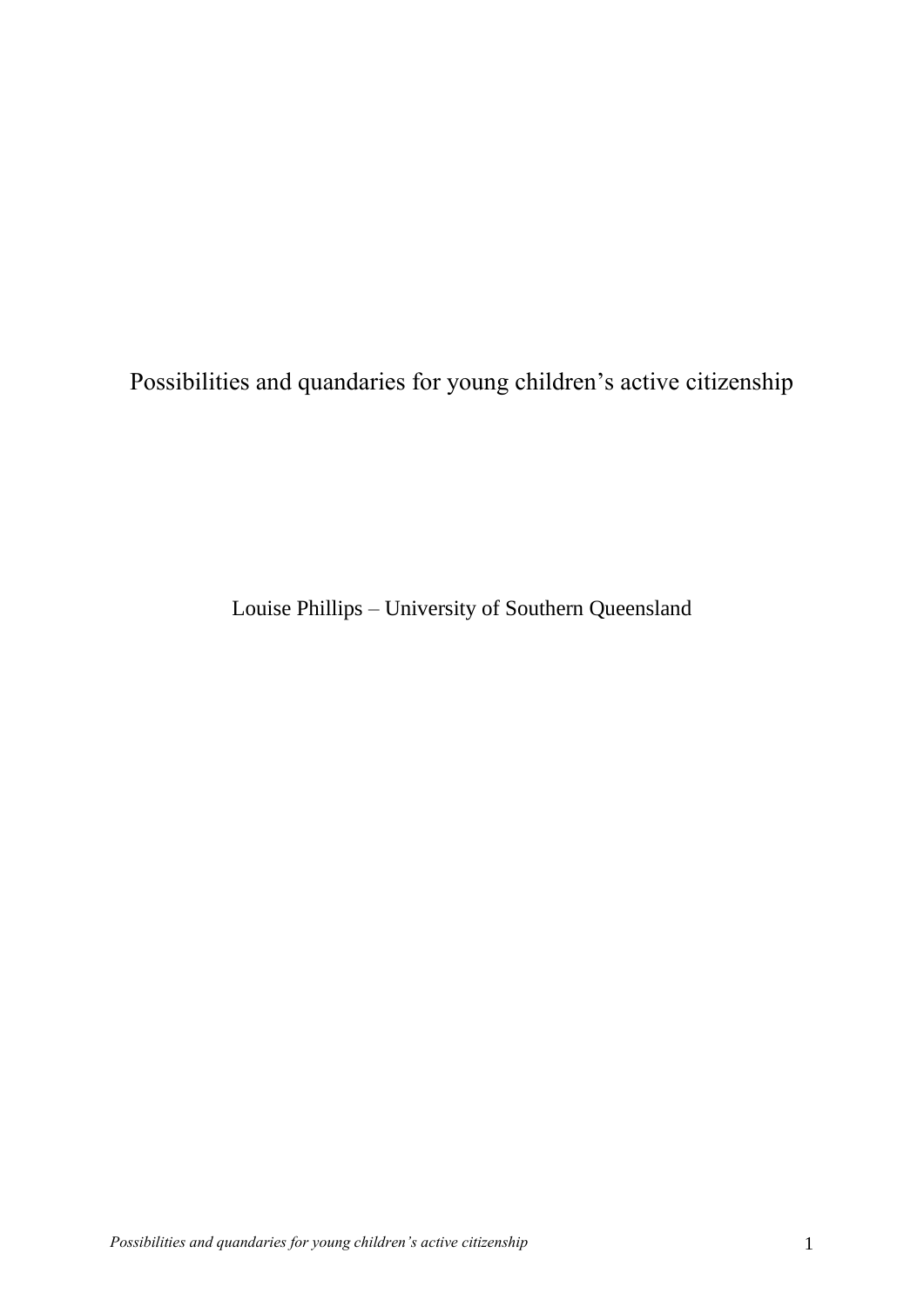### Abstract

Concepts of children's citizenship are highly contested. Contemporary policy and rhetoric increasingly includes the concept of citizenship in relation to children, yet there is considerable ambiguity as to what children's citizenship actually means. Unlike other marginalised groups it is not children claiming citizenship rights for themselves, but adults claiming rights for children on their behalf. **Practice or Policy** This paper draws from a doctoral study that inquired into possibilities for young children's active citizenship through analysis of the participation of a class of children aged five to six years in a social justice storytelling program. Possibilities and quandaries for young children's active citizenship are proposed from critical and post-structuralist readings of young children's comments and actions in response to unfair treatment of others experienced through live storytelling. Implications of these possibilities and quandaries are suggested for those who work with young children in early childhood education and citizenship contexts.

## Introduction

The notion of children's citizenship is a recently theorized concept. Contemporary sociology of childhood sees children as competent and capable citizens of today, whereas what James, Jencks and Prout (1998) categorise as pre-sociological views of children (that is, those informed by early philosophy or psychology) position them as citizens of the future. The United Nations (1989) *Convention on the Rights of the Child* and its application in social policy have promoted current interest in the concept of children's citizenship. According to Millei and Imre  $(2009)$  this interest assumes "a legal-political link between citizenship and rights" (p. 280). The meaning of children's citizenship has been subject to much debate. Many sociologists (e.g.,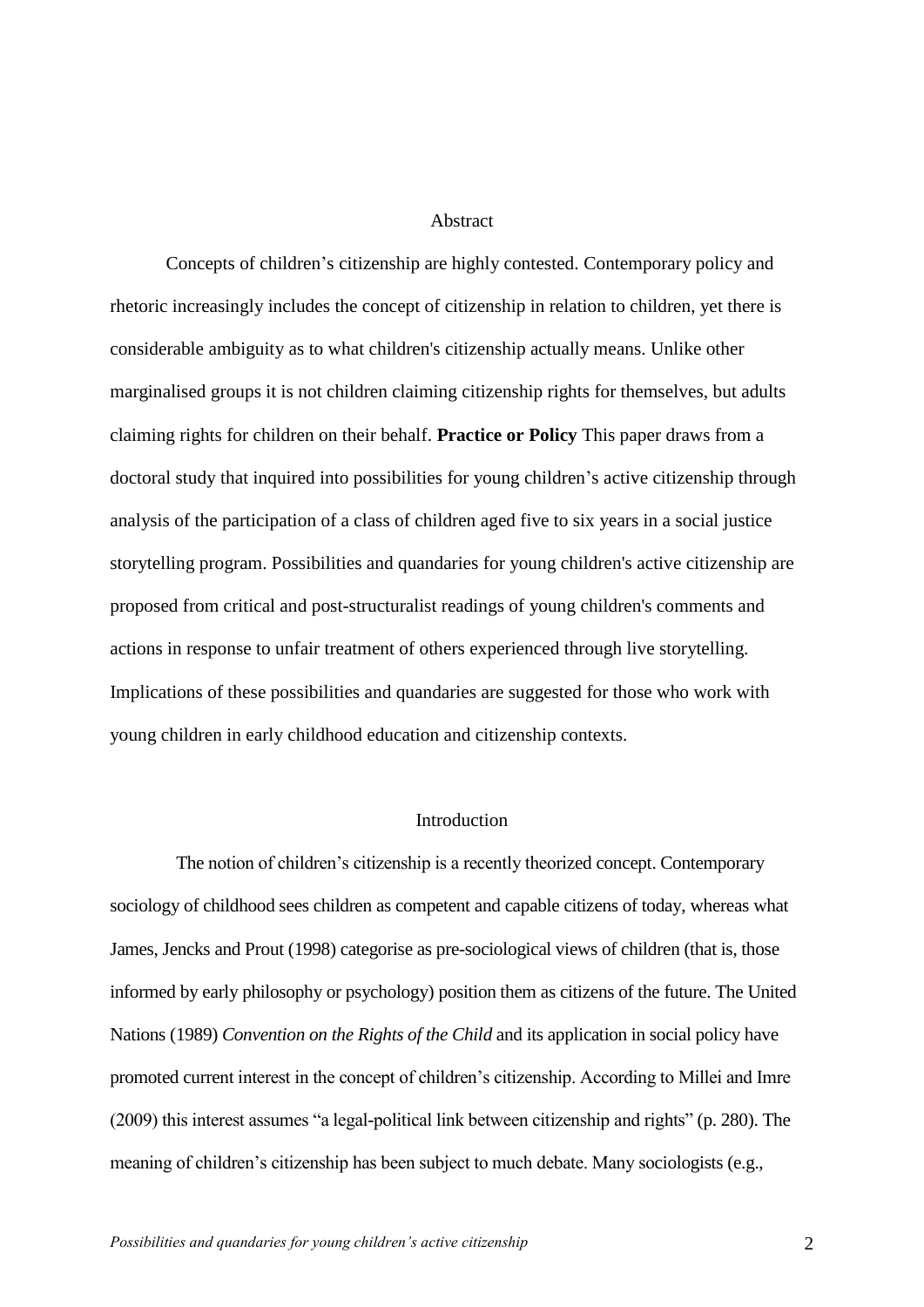Alderson, 2008; Cockburn, 1998; James, Curtis & Birch, 2008; Kulnych, 2001, Lister, 2007, 2008; Prout, 2001, 2002; Roche, 1999) have discussed what children's citizenship might be for young children and proposed various ways to view and address children's citizenship.

Some (e.g., Millei & Imre, 2009) claim that the use of the term *children's citizenship* is problematic since children do not have access to the rights commonly included in definitions of citizenship, such as the freedom to own property or the right to vote for political leadership. The right to vote is the only active participation permitted in a legal definition of citizenship in which citizenship is granted through birthright or naturalisation (Faulks, 1998; Gilbert, 1996). In terms of children's citizenship this view is problematic, as children may in some countries be recognised as citizens (through birthright), yet they cannot participate as they do not have the right to vote, or if they are immigrants they may not be recognised as citizens at all, as they have not yet met the requirements for naturalisation.

This article discusses active citizenship -- not the legal definition citizenship of simply being counted as a citizen (Isin & Turner, 2002). Active citizenship refers to being a social agent expressing opinions, making decisions and enacting social actions as an expression of civic responsibility. This view of active citizenship contributes to the goal of a cohesive and just society as envisioned in communitarian citizenship (Delanty, 2002; Etzioni, 1993). Citizenship viewed as a socio-political practice is a lived citizenship, thus proposing agency through active participation (Lister, 2007). If children's citizenship is viewed as a process of expanding rights, a sociopolitical definition of citizenship seems to offer the greatest scope for the inclusion of children as citizens of today. Turner (1993) acknowledged that a socio-political definition of citizenship ―places the concept squarely in the debate of inequality… because citizenship is necessarily and inevitably bound up with the problem of unequal distribution of resources in society" (p. 32). A socio-political definition of citizenship welcomes acknowledgment and redress of the inequality that children experience in society due to their reduced access to resources, and the goals of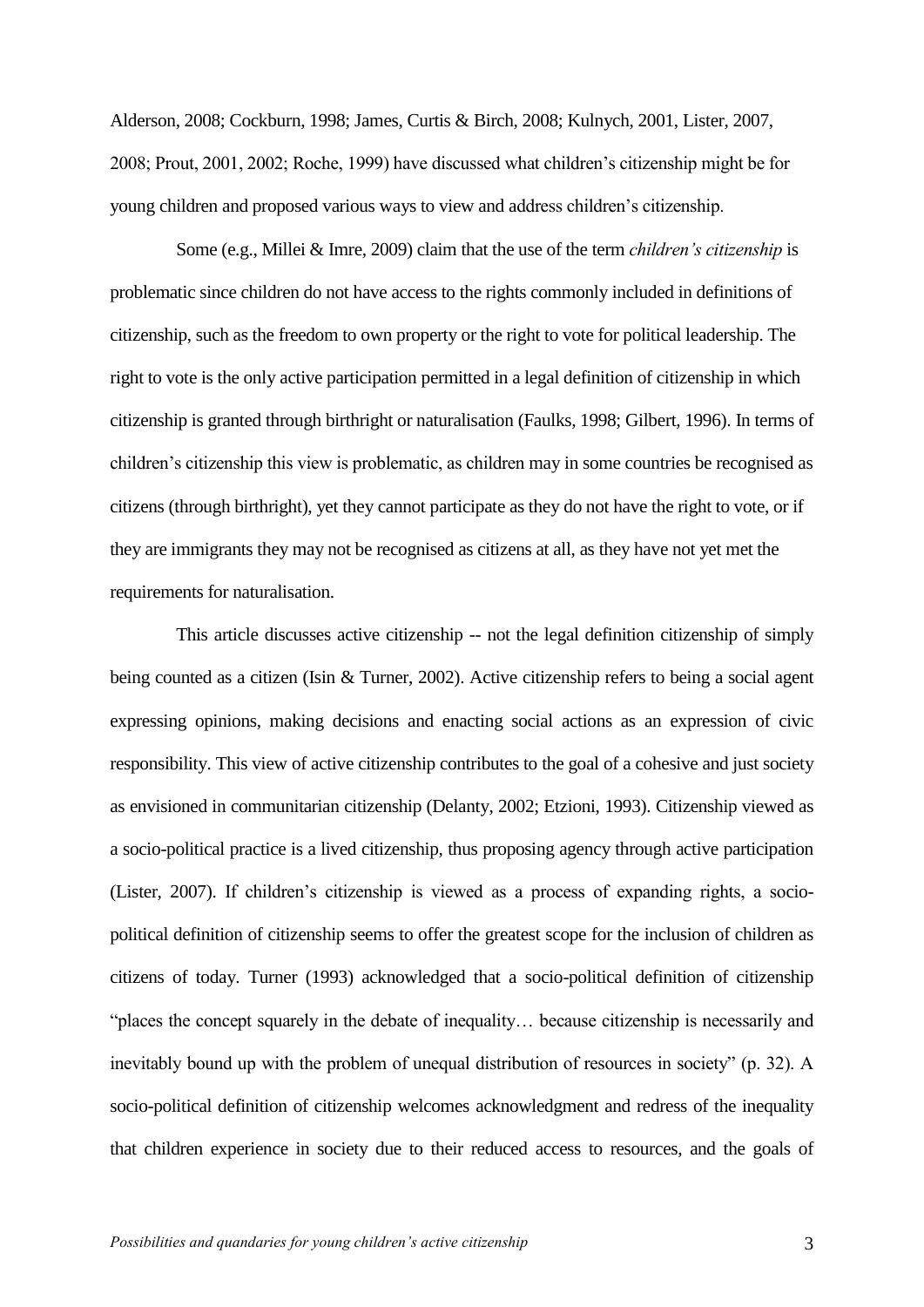communitarian citizenship offer a way for young children to practice citizenship, through care, concern and responsibility for fellow community members. A communitarian approach to citizenship with young children is what this article examines.

Possibilities for young children's active citizenship are discussed, based on evidence gained from a study that asked: "What possibilities for young children's active citizenship can be provoked through a practice of social justice storytelling?" The stories shared as part of the study were about experiences of unfair treatment or injustice. According to Stephens (1992), characteristic childhood stories in the West tend to be built on certainties, such as happy-everafter-endings, which support dominant views of children as innocent. Telling stories of unfair treatment or injustice was a conscious decision and an attempt to counter such dominant views of childhood innocence and widen the children's access to knowledge and participation as citizens. The stories were chosen to make visible the plights of others. The participants of the study were a Preparatory<sup>1</sup> class of children aged five to six years who initiated and engaged in active citizenship practices in response to becoming aware of injustices through live storytelling.

## Practice, Narrative, and Action

Practice, narrative, and action framed the conceptual framework of the study. The research focussed on my practice as a storytelling teacher. Practice was understood as "real-life theorising" (Whitehead & McNiff, 2006, p. 32) through a living educational theory approach to practitioner research. An inside and inter-relational view of evolving processes of creation with others inform this approach to action research. In this study, practice involved learning through evolving processes of creation with a class of children and their teacher. The children and the teacher were seen as social actors in the research process.

 $\overline{a}$ 

<sup>1</sup> Preparatory is a full-time early education program offered in primary schools in Queensland, Australia. It is non-compulsory.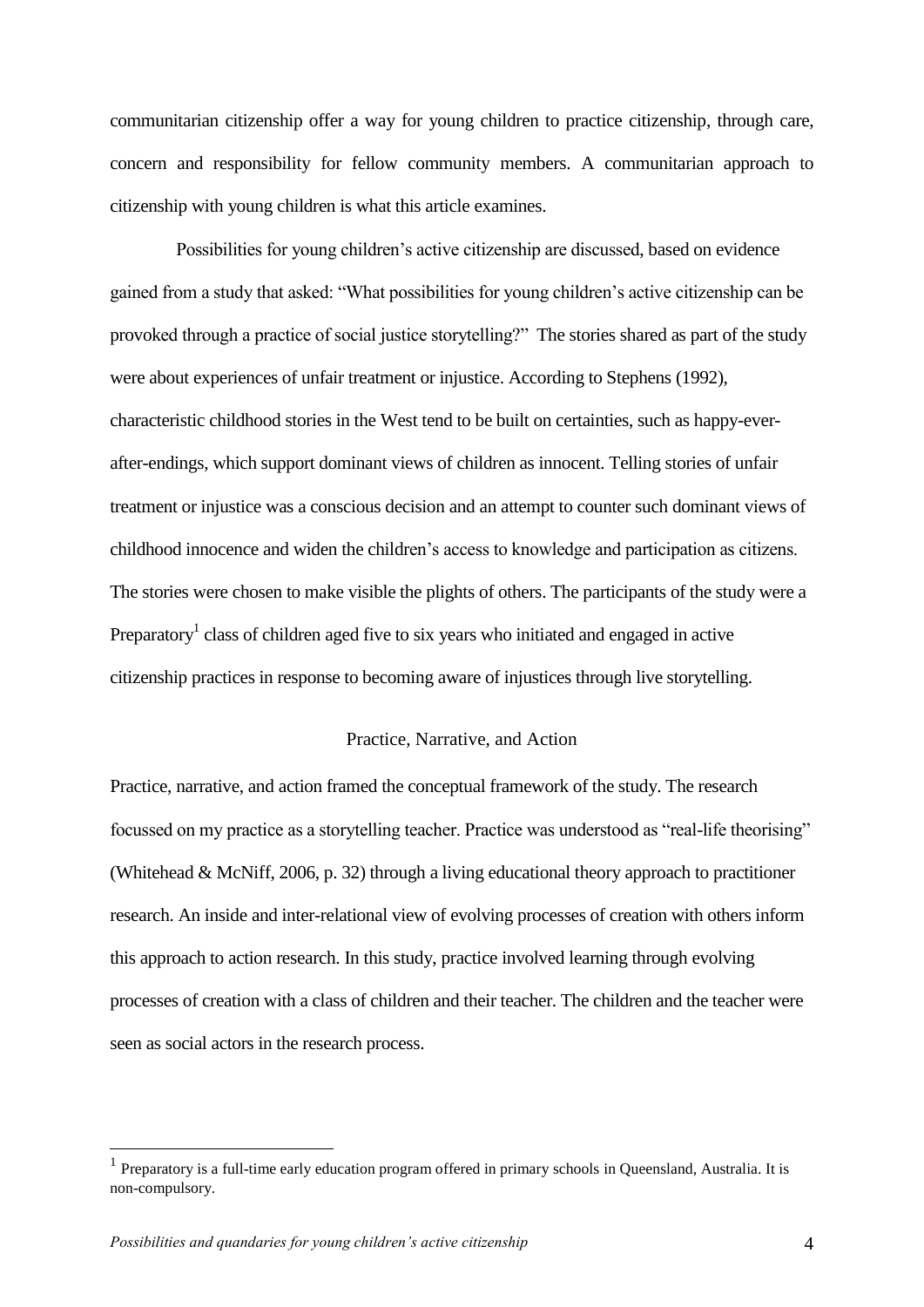Narrative was a focus through social justice stories being told to provoke citizenship action. The idea of counternarratives as small-localised narratives that provide accounts of individual experiences of exploitation offered a means to make visible the dominating and exploitative effects of dominant views (Lankshear & Peters, 1996). The concept of counternarratives informed the intent and content of the social justice stories told.

To explore possibilities for young children's active citizenship, Arendt's (1958/1998) theory of action provided a means to define citizenship action. To Arendt, action is about beginning something new in the world, public realm or *polis* (as distinguished from our internal and personal spaces). The key emphases of Arendt's definition are the initiation of a new action and that it occurs with others. This definition of being political offers scope for children and adults to co-exist politically and learn from these attempts of political co-existence.

According to Arendt (1958/1998) action and speech used together form a life story. Action with speech inserted into the public realm and subjected to unpredictable and uncontrollable responses produces stories. To Arendt, accounts of the actions people initiate tell more about the person than any tangible product produced by the person. Actions and speech show who people are, that is, "the unique and distinct identity of the agent" (p. 180). Hence, action and speech inserted into the public realm offered a means to read young children's initiated actions as stories of their active citizenship.

The above theories of practice, narrative, and action informed the study, articulated through declaration of five core values of the study: agency, interconnectivity, responsiveness, multiplicity, and practice. In a living educational theory approach to practitioner research (Whitehead & McNiff, 2006), the *agency* of practitioners is portrayed through knowledge creation in *multiple* ways through *practice* with others in an *interconnected* and *responsive* world. To Arendt (1958/1998), *agency* is at the core of people initiating actions (*practice*) that are *responsive* to others in a web of relationships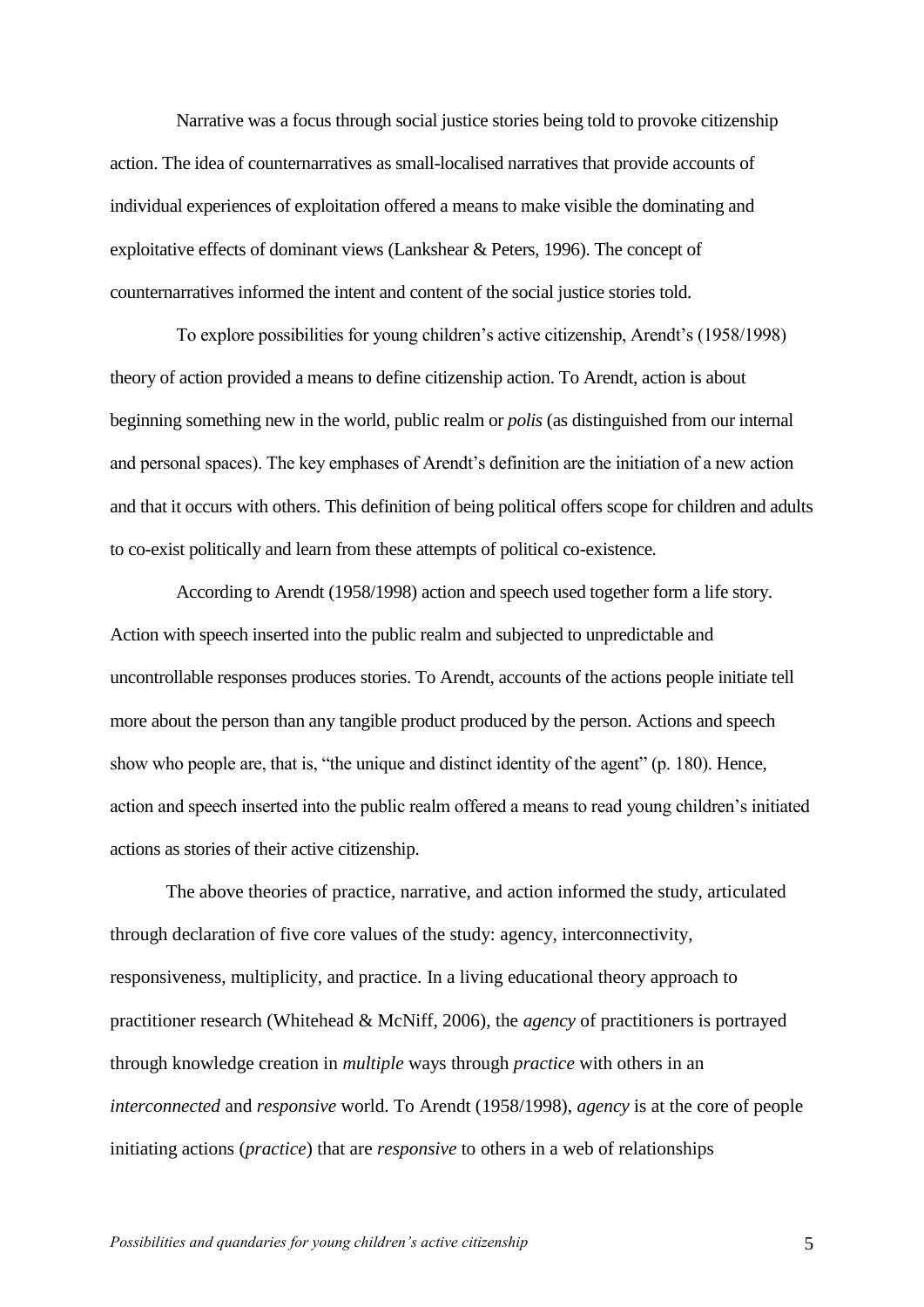(*interconnectivity*). Counternarratives challenge structuralist metanarratives by welcoming diversity and *multiplicity* through sharing individual stories of those who have been marginalised so they are visible, heard, and therefore reflect *agency*. According to Whitehead and McNiff (2006), clear statements of the values of the practitioner-researcher provide a way to state what is important to the researcher and are proposed as the standards of judgement of quality. Presence of the core values of agency, interconnectivity, responsiveness, multiplicity, and practice was questioned throughout the study through critical reflection in and on practice as discussed by Schon (1983) in practitioner research

## Methodology

The study involved weekly one-and-half-hour storytelling workshops spread across thirteen weeks. The workshops each commenced with a performative telling of a social justice story, and were followed by a whole class critical discussion and small group activities (drawing, sculpting/building, dancing and social actions) inviting further responses to the stories. Ten stories were told that covered a range of genres including folktales (e.g., *The Freedom Bird*, *The Two Brothers*), biographical stories (e.g., of Iqbal Masih, and Craig Kielberger) and self-authored stories. These stories were not selected at the onset of the study, but instead were chosen as counternarratives to predominant thoughts and feelings on injustice expressed by the children to the preceding story. For example, in response to *The Freedom Bird* story that told of a hunter capturing and harming a bird purely because he did not like its song. A resonant comment from one child (Max) was:

"If people kill them and tie them down and so we have to help save the animals."

(Line 109 W1 16/07/2007)

Two days later I wrote in my journal: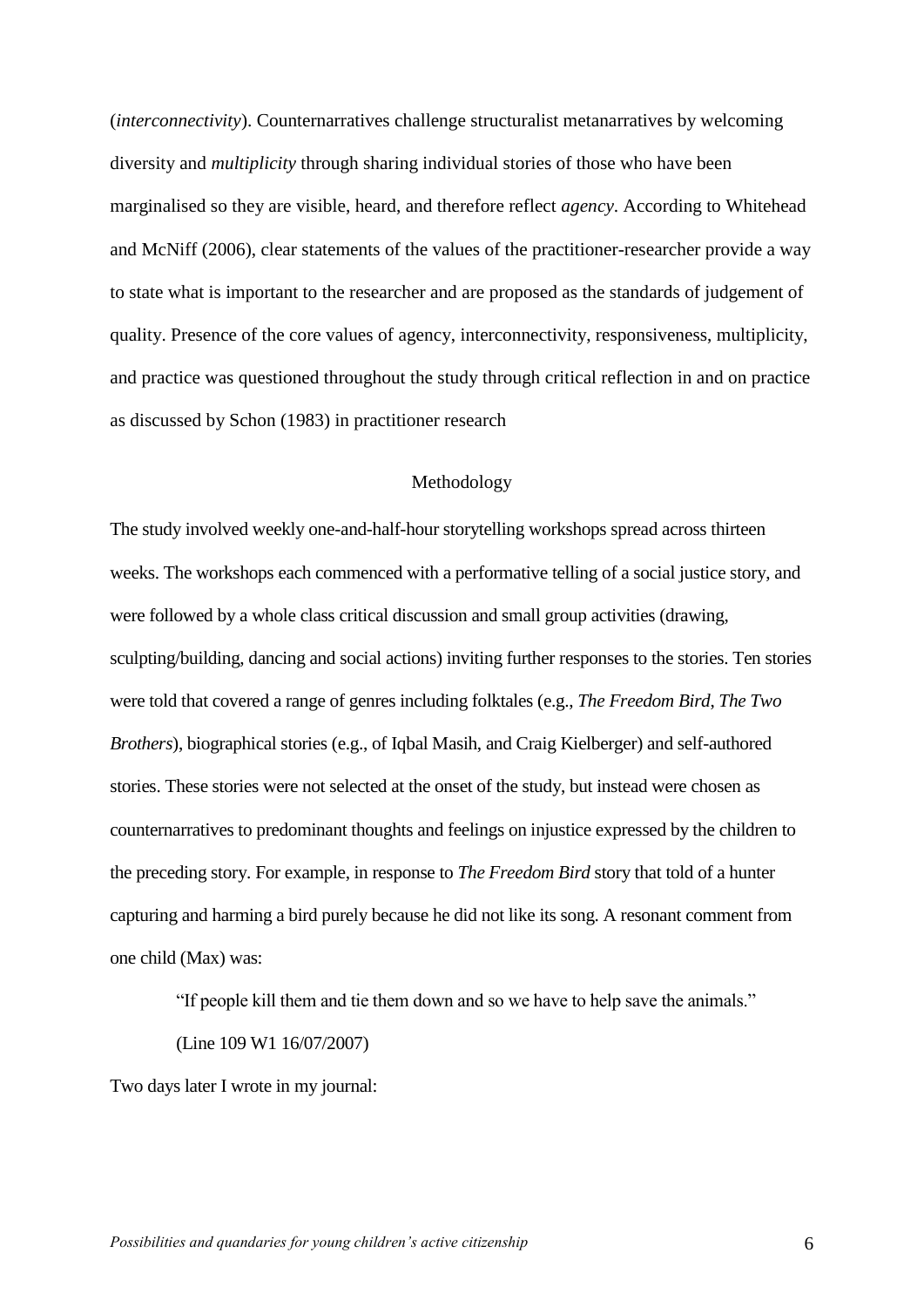―Strong feelings (esp.) from Max – regarding the cruelty of the hunter – concern about killing animals. Source story that presents a respectful approach to hunting to present an alternative view" (Reflective journal 18/07/2007).

The next story I selected was *Awi Usdi*, which offered the alternative view of Cherokee teachings of hunting only at times of necessity. Throughout the study the stories continued to be employed as a pedagogical tool to shape, guide, navigate and expand children's emerging understandings of injustice.

The storytelling workshops were audio and video-recorded. Researcher reflections of the workshops were noted when viewing the video recording later that day. Two to three days after each storytelling workshop, feedback on the workshop was sought from the teacher through a follow-up conversation and with a group of five to six self-nominated children. These conversations were audio-recorded. Multiple and diverse data sources worked to diminish the possibility of one perspective shaping the direction of the study and to portray "the complexities" and richness of people's lived experiences" (MacNaughton & Hughes, 2009, p.156).

A living educational theory approach to practitioner research (Whitehead & McNiff, 2006) provided a systematic form of inquiry to explore a practice of social justice storytelling and the inclusion of young children as active citizens in the public realm. The methodology involved reflection-in-action and reflection-on-action as discussed by Schon (1983) in practitioner research. I reflected and amended my practice whilst in action and afterwards on numerous occasions, such as when journaling, when conversing with the teacher and the children, when planning the next workshop, and when transcribing, analysing, and writing up the study. The focus of my reflections was to create and facilitate a practice that provoked possibilities for young children's active citizenship. Application of a living educational theory approach to practitioner research involved generating explanations of educational influences in my learning from practice, and in the learning of possibilities for young children's active citizenship. Steps to generating these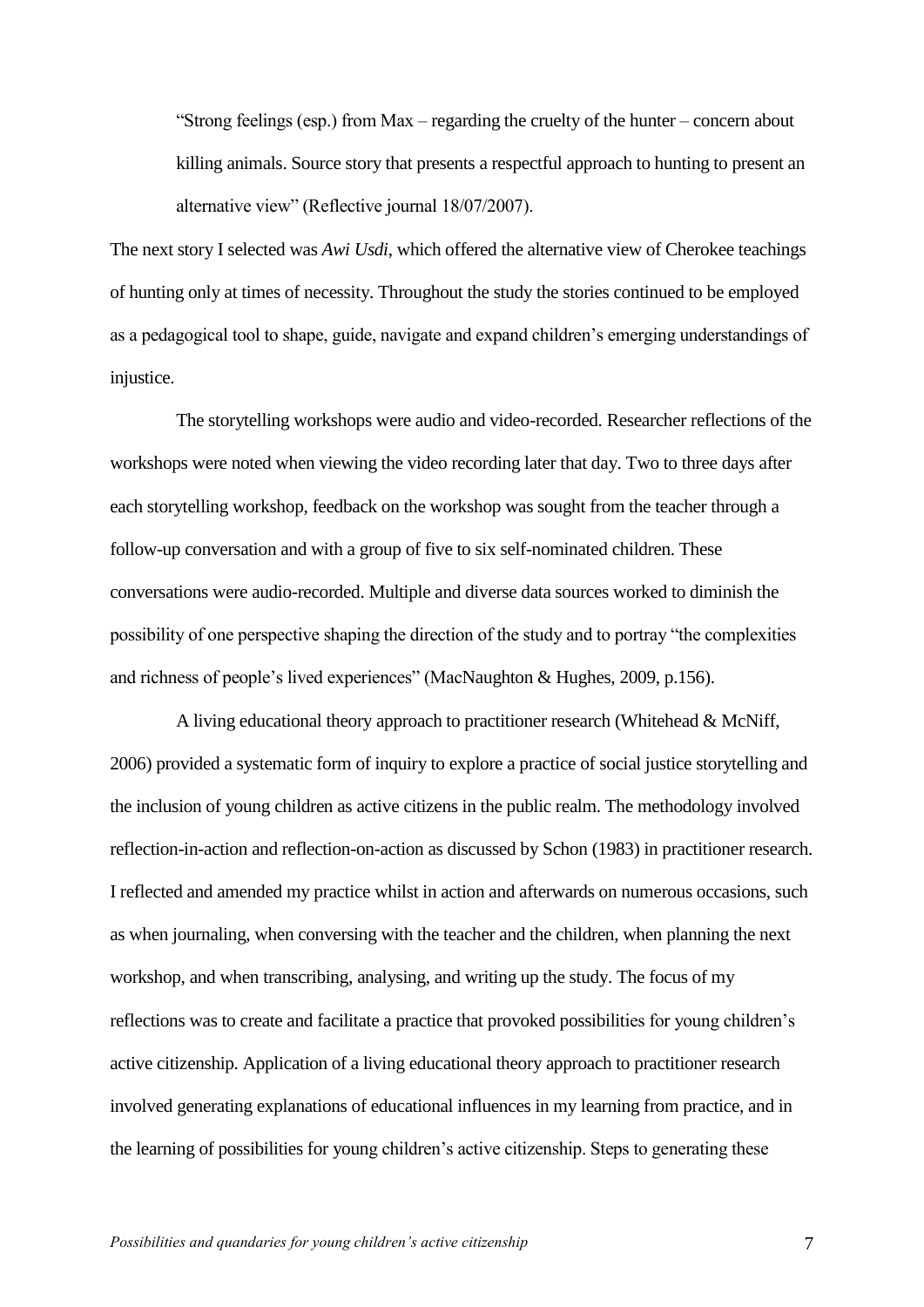explanations included: a) monitoring my and the children's learning and action, b) transcribing and organising data, c) reading data for evidence, d) identifying themes, and e) interpreting data through links with theory and literature.

This article discusses a living educational theory of possibilities for young children's active citizenship created through this method of inquiry. Points of learning regarding possibilities for young children's active citizenship were noted in my reflective journal after the workshops and conversations and when transcribing the data. Analytical memos of hunches and ideas (MacNaughton & Hughes, 2009; Creswell, 2005) were recorded using the comments feature of *Microsoft Word*™ on the transcription documents for each workshop and conversation. These memos signaled evidence of possibilities for young children's active citizenship. Common key terms in analytical memos were grouped together to identify themes. The four most common themes in children's citizenship practice were, in order of frequency: suggestions of social actions; suggestion of payback ideas; consideration for another; and critical awareness. Based on importance through high frequency, samples of these themes were subjected to more detailed analysis to gain further understandings of possibilities for young children's active citizenship. In accordance with analysis in action research (Dick, 1993) existing literature was applied and new literature sought to confirm or disprove what the data were suggesting. Relating data to theory and literature created a process of what Winter  $(1998)$  referred to as "dialectical analysis" (p. 67) through contemplation, speculation, and placing the data in wider contexts.

## A Living Theory of Possibilities for Young Children's Active Citizenship

The following provides statements of explanation of a living theory of possibilities for young children's active citizenship. This theory was formed through reflection of practice at a particular time; it is not fixed, nor replicable, rather it is living and open to ongoing intersections with others in accordance with Whitehead and McNiff's (2006) explanations of living theories. Analysis of evidence of young children's active citizenship produced the following statements of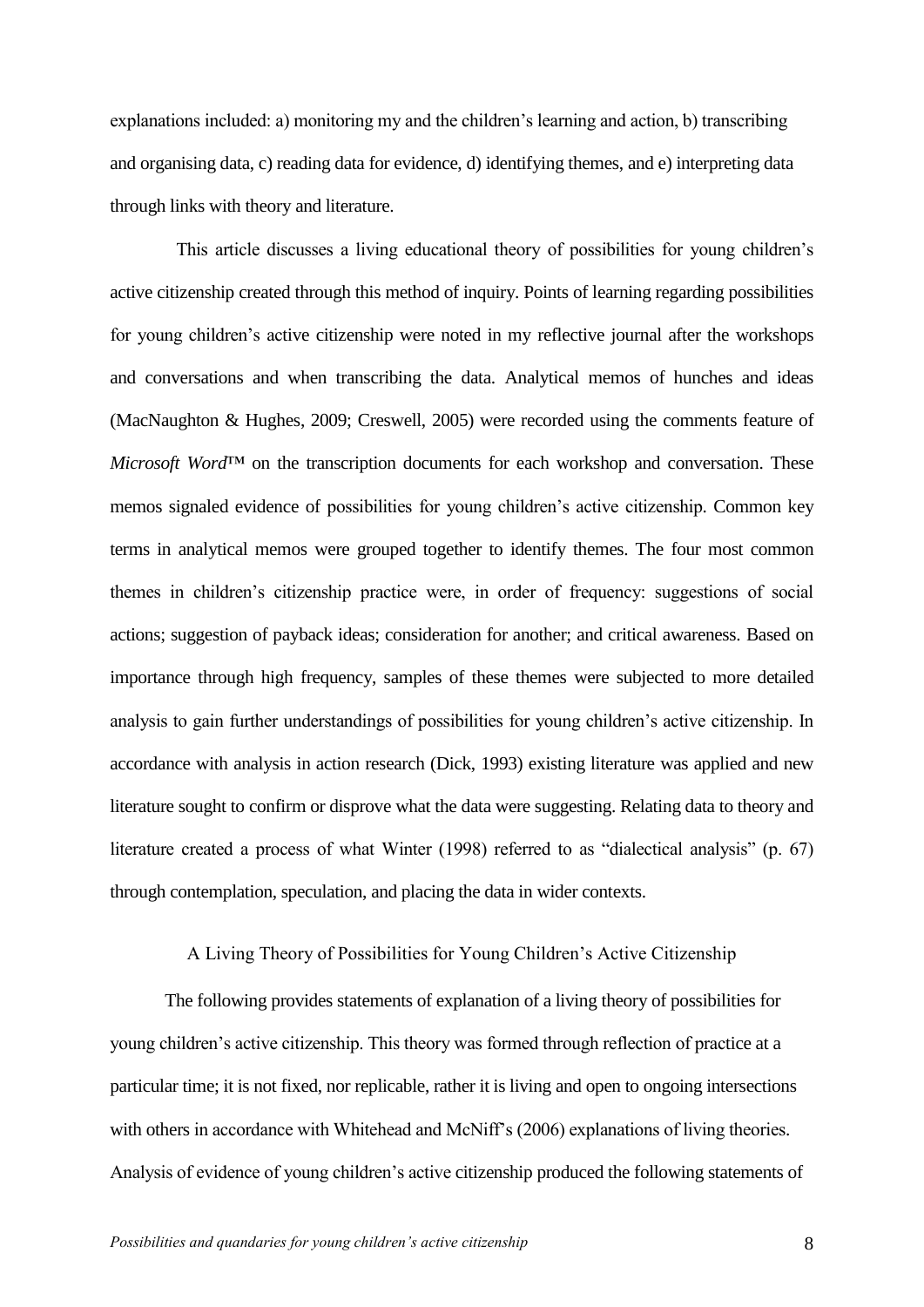explanation of learning in possibilities for young children's active citizenship formulating a living theory:

- 1. Different ways of viewing children influence young children's active citizenship.
- 2. Payback, rebellion, and responsibility have a place and purpose in possibilities for young children's active citizenship.
- 3. Young children possess complex qualities as active citizens.
- 4. Young children's active citizenship can be political and authentically active

The following sections extrapolate each of these statements of explanation respectively with suggested implications. Ideas are proposed for early childhood practitioners and those who engage with young children in the public sphere to support the inclusion and participation of young children as active citizens.

## *Different ways of viewing children influence young children's active citizenship*

Dominant views of children as immanent, innocent, developing, and impulsive were recognised as having a hegemonic impact on what was possible and what was available for young children's active citizenship. These dominant views of children cast children as citizens of the future. Even though my intentions in the study were shaped by ideologies and values that welcomed agency and multiplicity, views of children as citizens of the future interfered with the capacity for agency and multiplicity in possibilities for young children's active citizenship in the present.

On close examination of my practice, moments were identified when dominant views of children as immanent, innocent, developing, and impulsive limited possibilities for children's citizenship. At times I privileged my "knowledgeable" adult ideas over the children's ideas, such as in the following example from a group discussion about animal protection campaigns.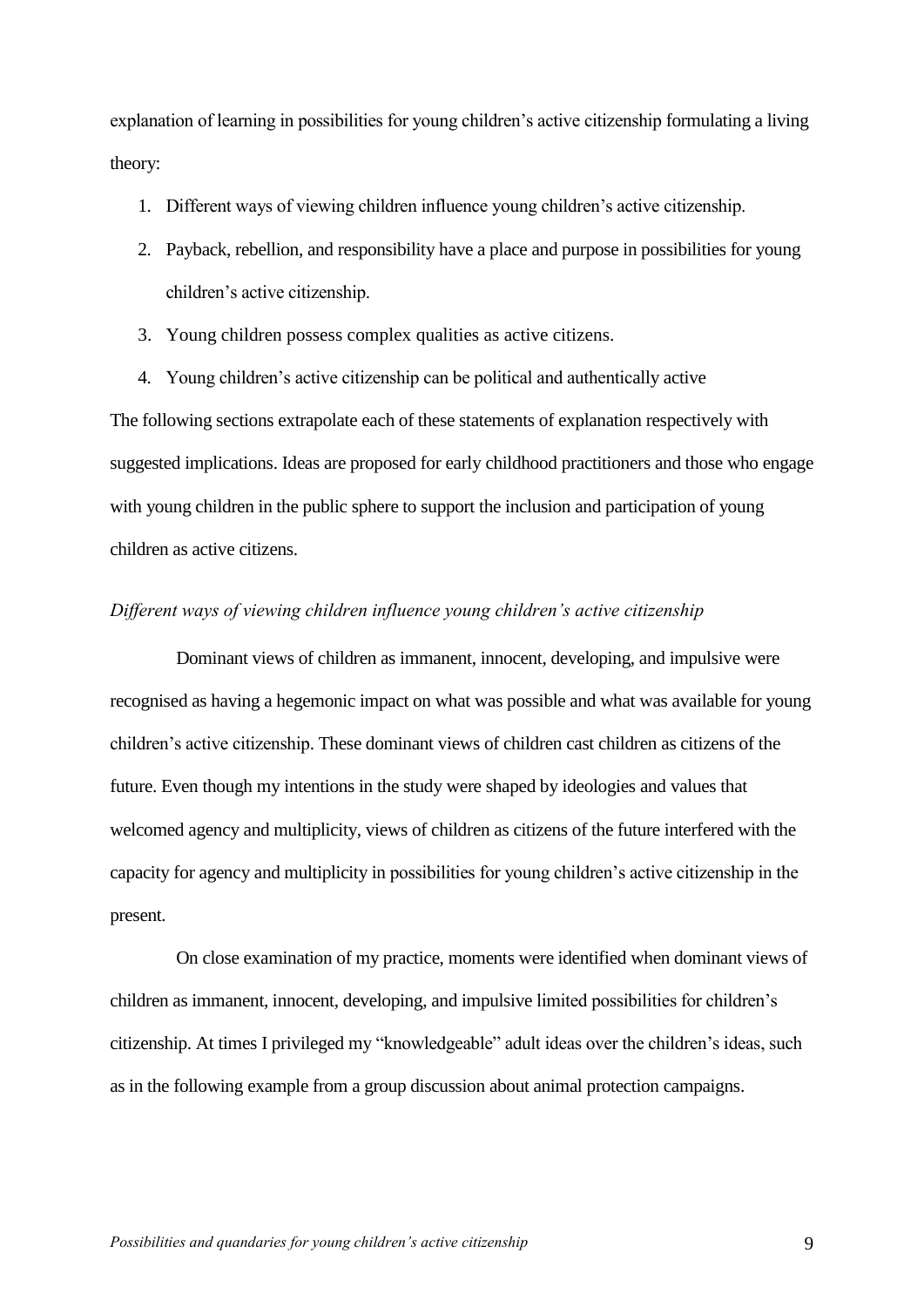Denmark<sup>2</sup>: I am going to call some people to help me do some lists.

Louise: You want to do the lists. I think Finlay and Carl /

Patrick: (*To Louise)* I'm going to make a list for you.

Louise: Oh you like the idea of lists, because we could get a passport with the World Wildlife Fund and whenever they need help from us they will ask us to write letters and get names of lots of people to make lists, saying stop hurting the animals. (Lines 519-525 W2 23/07/2007)

In the above excerpt, I am responding to Denmark, Molly and Patrick who want to make a list of people who want to stop hunting. I make links between the children's idea and an established campaign blocking the children's ownership and control of their civic action idea thus indicating the influence of a view of children as immanent. Though this was not my intent, well established views of children as ‗blank slates' and adults as more knowledgeable shaped my actions to steer the children's idea into an adult conceived and managed strategy.

Broadly in society views of children as immanent, innocent, developing, and impulsive function to legitimate limitations and exclusion for young children's active citizenship, such as the exclusion of children from voting rights. Children seem well aware of the adult view of children as impulsive as indicated by Mali's<sup>3</sup> (aged eight) comment as to why children do not have the right to vote: "Adults don't let us vote because they think we will be silly and vote for bumbumhead." The reality is many adults vote for "bumbumheads." Recognition of the pervasive presence of views of children as impulsive, immanent, innocent and developing provides understanding on how such views limit the scope for young children to be active citizens (see Phillips, 2010a)

The above examples suggest that critical awareness of the influence of different ways of viewing children is required when adults and children collaborate in civic engagement.

 $\overline{a}$ 

 $2$  Denmark was the name this child chose as a pseudonym

<sup>&</sup>lt;sup>3</sup> Mali consented to use his real name in this article.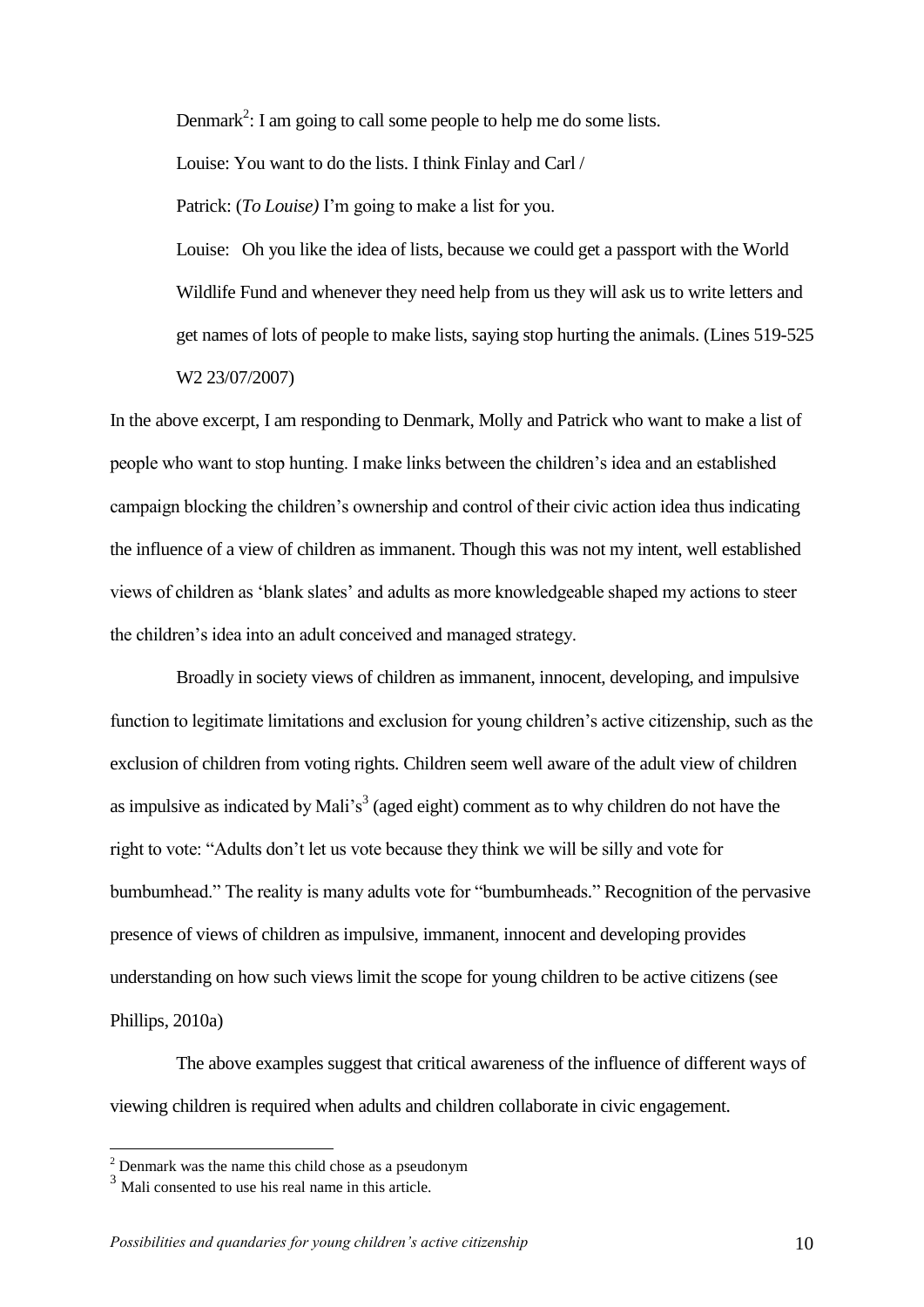Unacceptable practices of power as the outworkings of these views need to be questioned with and by children, and social action to change these practices enabled. These are processes that Freire (1974) advocated to "avoid the danger of massification" (p. 19) in education for social change. To Freire, *massification* defines the process in which people remain susceptible to the magical, mythical, illogical, and irrational practices of power by following such practices blindly. Widespread belief in children as immanent, innocent, developing, and impulsive cultivates takenfor-granted practices of power over children, such as withholding knowledge from them to protect the romantic ideal of the innocent child, which can be seen to be produced through magical and mythical qualities of power. Critical awareness of the influences of these dominant views can identify ways to avoid blindly following practices of power over children.

Awareness of the influence of dominant views of children can guide pedagogical practices that provoke and promote young children's active citizenship in early childhood education. Reflection on my pedagogical practices (e.g., the WWF passport suggestion example above) identified how different practices shaped by differing ways of viewing children either limited or supported further possibilities for young children's active citizenship. The teacher and my endeavours to support young children's active citizenship were messy as dominant views of children as citizens not of today, but of the future, infringed our attempts to promote children's agency. Learning from this experience alerts one to a need for critical awareness of the influence of such views of children and citizenship in early childhood education, to question practices of power and seek pedagogical practices that promote agency for young children. Pedagogical practices need to challenge accepted limitations perpetuated by dominant deficit views of children, and engage in practices, such as making decisions with children, and seriously listening and responding to children's ideas, that offer greater scope for young children's active citizenship in the public sphere.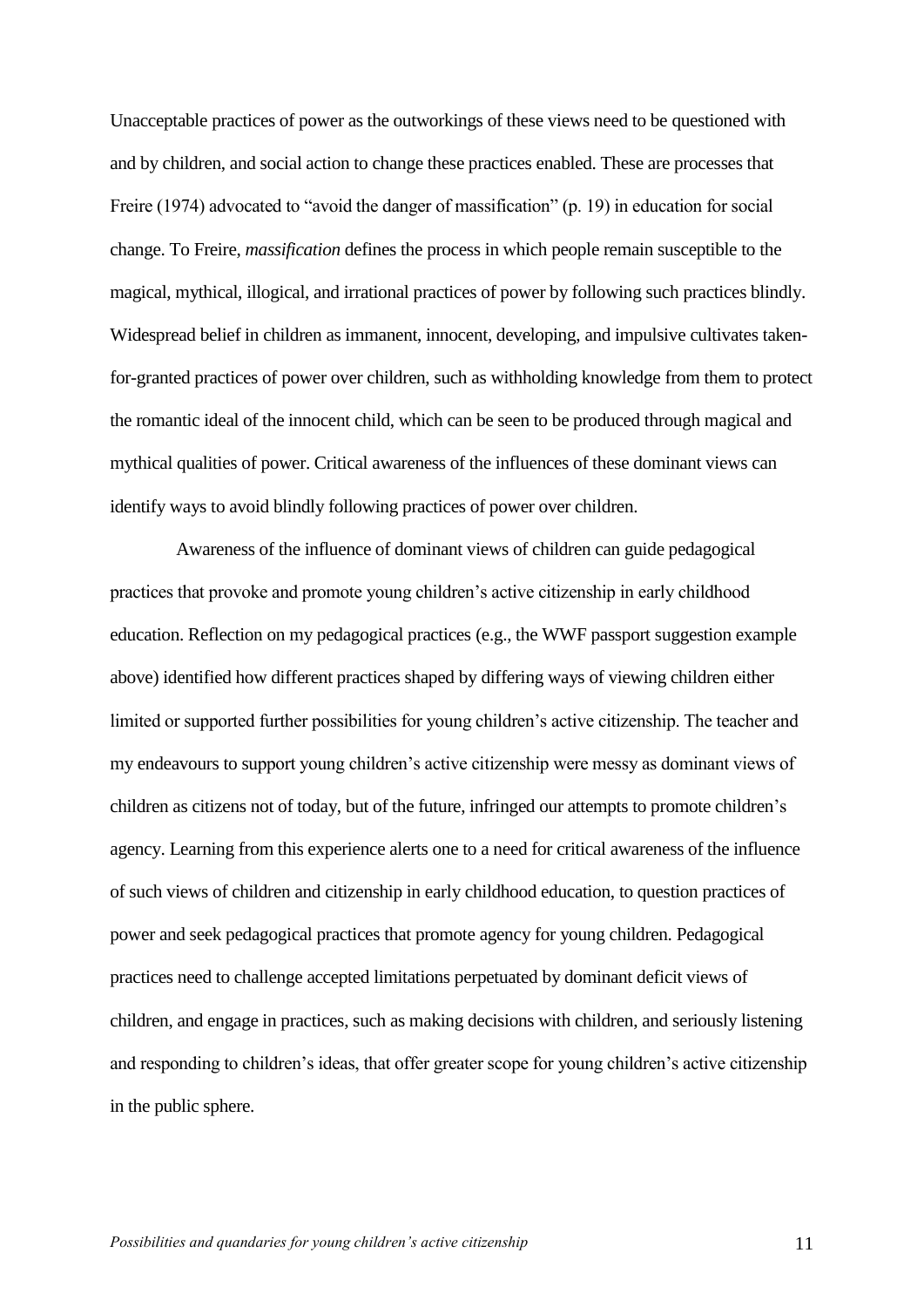In citizenship, awareness of the influence of dominant deficit views of children on possibilities for young children's active citizenship is required for public servants, and members of parliament to better understand how to include young children as active citizens in the public sphere. Awareness of how views of children as immanent, innocent, developing, and impulsive limit possibilities for young children's active citizenship can provoke reflection on, and reconsideration of, policies and practices regarding young children's participation in the public sphere. Increased awareness of the influence of different perceptions of children may then provoke social change that increases young children's participation as active citizens in the public sphere.

# *Payback, rebellion, and responsibility have a place and purpose in possibilities for young children's active citizenship*

Payback, rebellion, and responsibility were identified as significant themes amidst the children's comments and actions to the told social justice stories. These three categories offer possibilities for young children's active citizenship that are counternarratives to dominant views of children and citizenship. Each of these emerged from affective responses to the social justice stories told.

Across the study 27 suggestions of payback ideas were identified in the data of the children's comments in the workshops and follow-up conversations. Such suggestions were identified as payback ideas because they suggested ways to punish an inflictor of harm in a story. For example, after hearing a story about the child labour liberationist Iqbal Masih, I posed the following to the group:

Louise: I know you talked about feeling really sad and angry, so perhaps there is something that you think you as an individual or we as a group could do? (Lines 406-408 W6 30/08/2007)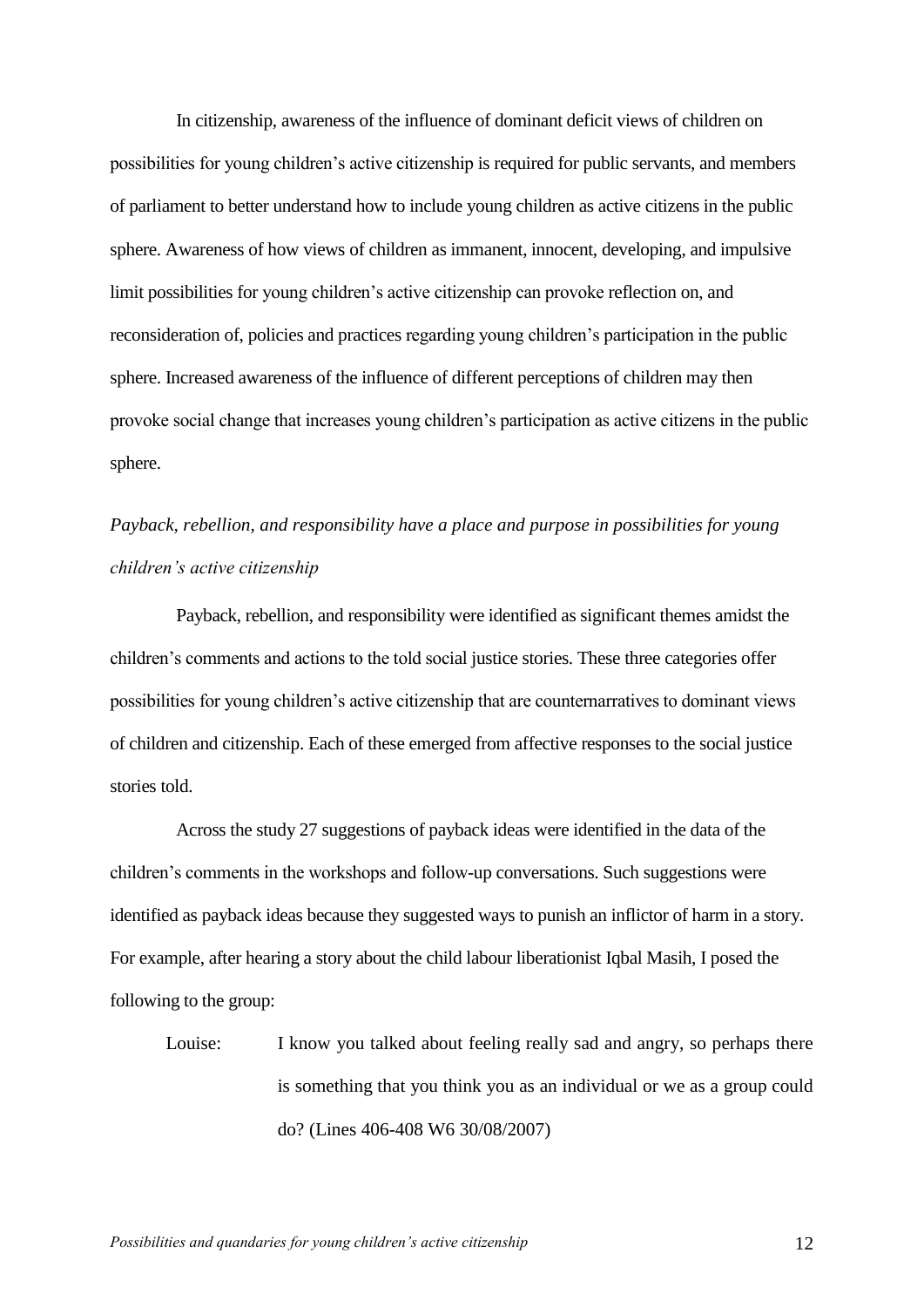Declan was the first to reply, "Tell the owner of the factory to the police, because he is guilty" (Line 409 W6 30/08/2007). Then Molly spoke slowly and carefully with this suggestion.

Molly: To try and—get him—to set a fire and—put him inside the fire (*with mouth down turned at end of comment*). (Lines 413-414 W6 30/08/2007)

When I asked Molly who she wanted to put into a fire, her reply was Ghullah, the carpet factory owner who subjected Iqbal and his peers to such cruel treatment. Other suggestions of payback ideas included: a) arresting/trapping/jailing antagonists, b) pulverising the antagonist in a blending machine that two children built with blocks, c) stealing what the antagonist treasures, and d) recreating the same experience of injustice for the antagonist as the antagonist inflicted. Suggestions of payback ideas were seen as an anomaly to the literature of children's citizenship in that they did not fit with definitions of communitarian citizenship as creating a cohesive and just society. Yet the high occurrence of suggestions of payback ideas signalled importance. By relating these data samples to theory and literature the children's suggestions of payback ideas were seen to provide evidence of the intensity of these children's resistance to unfair treatment on others. Young children's capacity to sympathise with those who experience injustice, and motivation to initiate action to redress the injustice was demonstrated.

Rebellion was identified in the data of a story told by three girls (Molly, Ella, and Fergie) in the last week of data collection. It was themed as a suggestion of payback that took a rebellious approach, and presented a marked difference to other responses from the children throughout the study. Molly, Ella and Fergie played out a story, which began with a factory owner telling three children to make carpets faster, then the three child labourers surrounded the factory owner and told him: "You make carpets! DO IT! DO IT! DO IT!" (W13 30/10/2007). Based on the idea that children act what they desire through play (Davies, 2003), analysis of this story found that rebellion (e.g., forcing factory owner to work) was employed to disempower the oppressor (the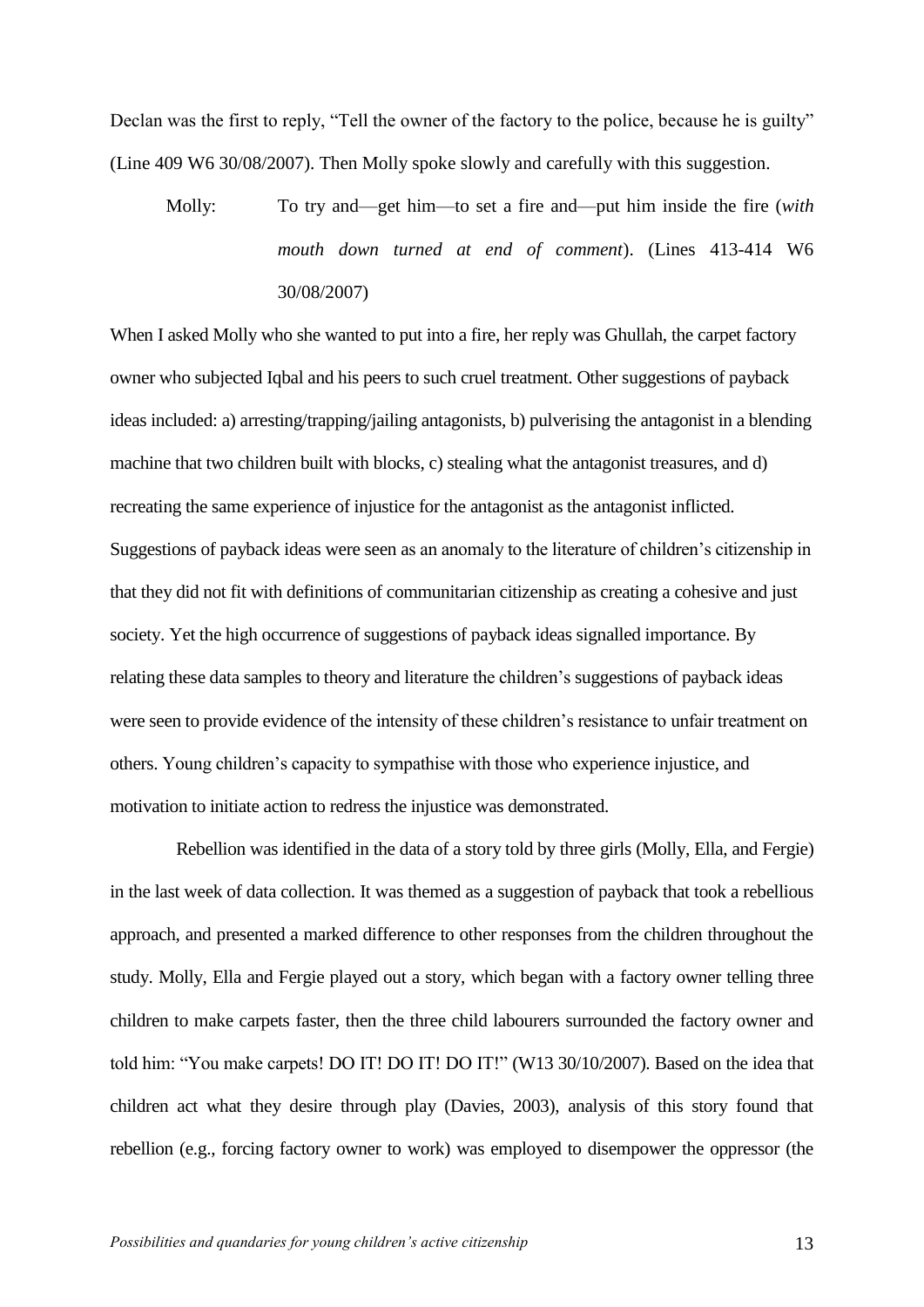factory owner) and empower the oppressed (the child labourers). Molly, Ella, and Fergie imagined a place where children could defy unfair authority through power reversal, expressing opinions, making decisions, and generally having greater control over their actions. Their story of rebellion portrayed a possibility for young children's active citizenship as defiance of unfairness and injustice, and desire for self-control.

Responsibility to others was identified as another major theme. Violent proposals of payback and rebellion may be read as negative qualities of citizenship that clash with ideals of communitarianism. Responsibility to others is more commonly welcomed in pedagogical ideals for citizenship practice. Evidence that was suggestive of responsibility to another was read as children's commitment to their community members. For example, Denmark suggested having a meeting as one of the post-story activities after my storytelling of *The Rich Factory Owner and the Wise Old Woman*. When we gathered for the meeting I asked Denmark so why did you suggest the meeting, to which he replied:

―To listen to what other people have to say‖ (Line 387 W8 10/09/2007). The meeting then progressed onto what the children could do to assist children who are working under poor conditions in factories in Pakistan. Ebony volunteered to writing and duplicating a request for toy donations for a school in Pakistan:

―I'm going to write the note I think at home…My mum can write it down and then photocopy it 20 times" (Lines 601, 612 W8 10/09/2007).

These examples contribute evidence of young children as active communitarian citizens demonstrating purposeful group action with a strong sense of responsibility to others (Delanty, 2002; Etzioni, 1993). Demonstration of young children's capacities for responsibility to others provides evidence to support the acceptance of young children as citizens in wider circles.

Recognition of the place and purpose of payback, rebellion, and responsibility in young children's active citizenship has particular implications for early childhood education. Space can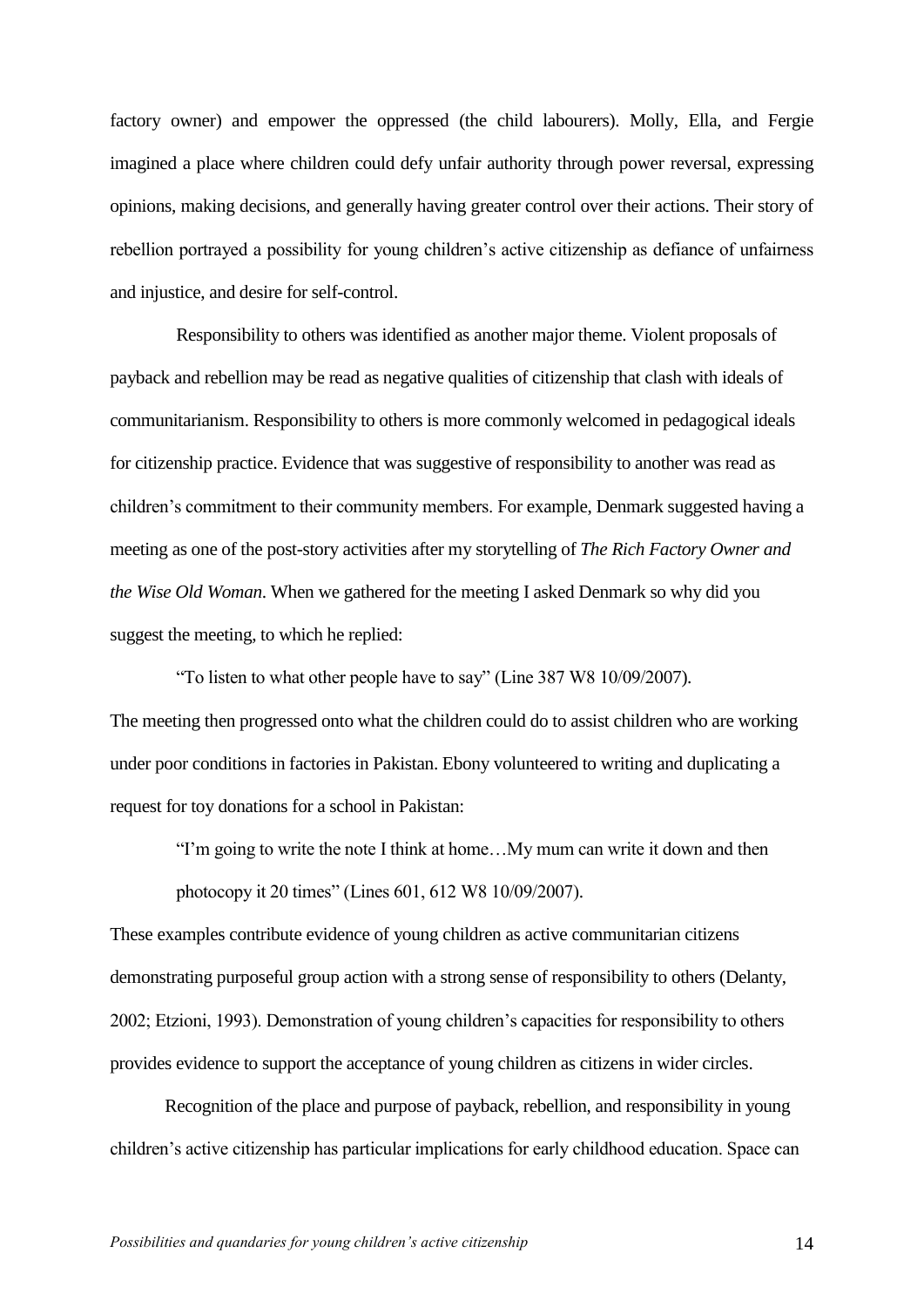be provided for children to play out their suggestions of payback, to express their affective responses to social justice stories. By playing, drawing, dancing, building (and so on) their suggestions of payback ideas, children can express the emotional intensity of their affective responses. A forum could also be created to process young children's ideas and build understandings of consequences of payback ideas through dialogue with others. Themes of rebellion in children's suggestions to redress injustice can be recognised not just as defying authority but as a claim for power for the oppressed. Attention to these suggestions of rebellion can cultivate explorations of acceptable ways to be powerful, such as expressing opinions, initiating actions, and making decisions. How claims for power can be played out in active citizenship can be explored, for example, by expressing opinion on an injustice to relevant authorities. Teachers can also cultivate a classroom and school culture that welcomes young children initiating and enacting responsibility to others. This requires attention to young children's ideas and trust in their capacity and commitment to be responsible to others. Using the ideas, thoughts, feelings, and opinions of children can help realise possibilities for young children to be active citizens.

Recognition of the place and purpose of payback, rebellion, and responsibility in young children's active citizenship, offers some insight as to what citizenship can and might be for young children, and how young children might be included as citizens. Suggestions of payback ideas provide evidence of children's passionate resistance to injustice. Ideas of rebellion provide evidence of children playing out defiance of unfairness and injustice, and desire for self-control. Social actions that were initiated and enacted demonstrating responsibility to others provide evidence of young children's desire and capacity for active participation in communitarian citizenship. Collectively, these examples offer insight for those who engage with young children in the public sphere on what young children's citizenship might be, defined by the ways that young children choose to respond to injustices. It is hoped that acknowledgment of the place and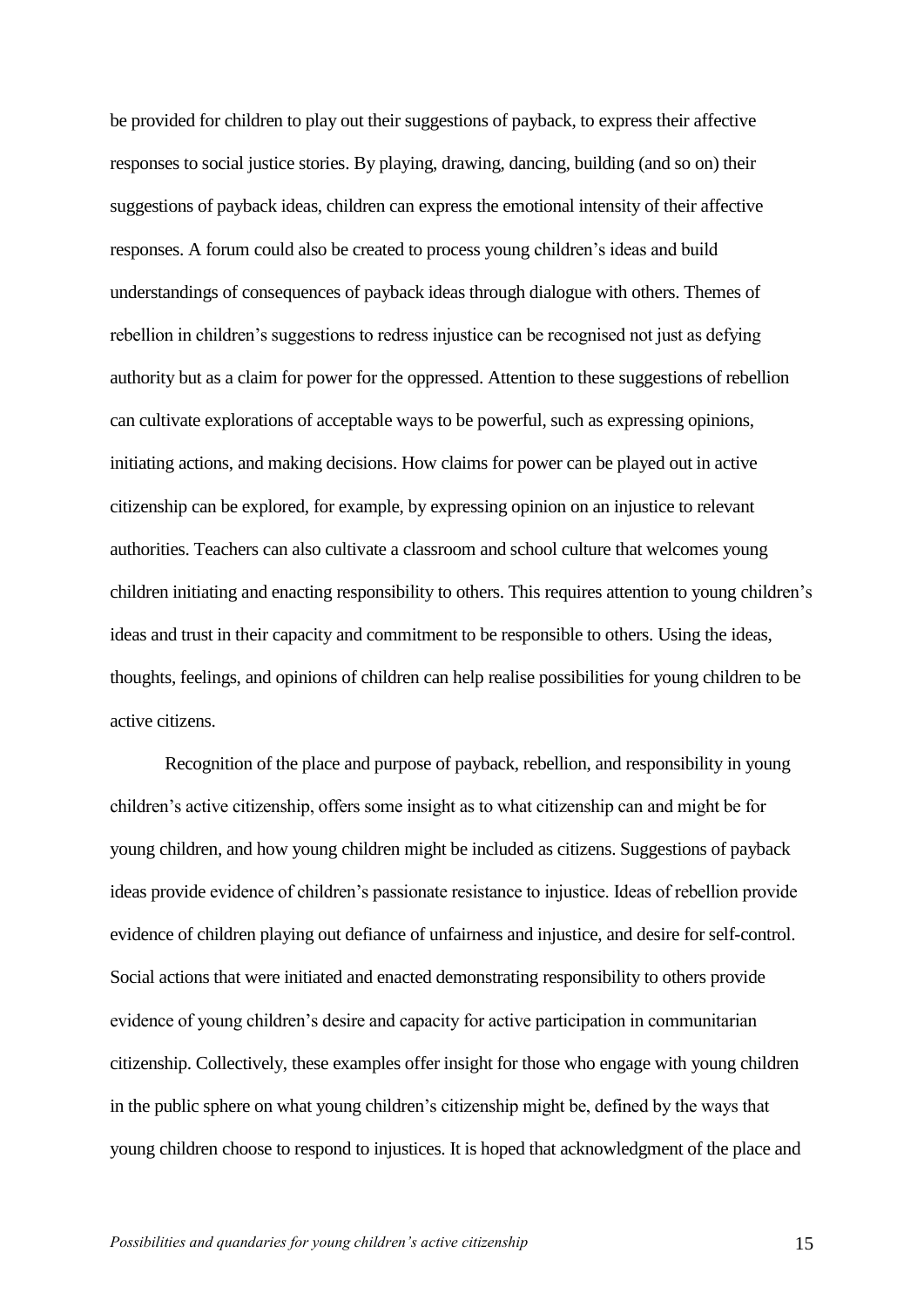purpose of payback, rebellion, and responsibility in young children's active citizenship will lead to greater inclusion of young children's interest and capacity to engage in communitarian citizenship. To begin this process young children need to be included in dialogue on community issues, listened to, and the ways in which young children want to contribute supported.

### *Young children possess complex qualities as active citizens*

Readings of nine young children's actions and comments were read based on Arendt's (1958/1998) suggestion that people's actions and comments provide stories of a willingness to act and speak. These readings produced interpretations of who young children can be as citizens. They identified: a) what concerned the children, b) what they considered to be just or fair remedies to redress injustices, c) how they acted, and d) possible influences on their ideas and inspiration for action. Portraits of these nine children as citizens were created. These children possessed complex qualities that are often not associated with young children, such as compassion and autonomy. They chose to act and speak in ways that they thought were valid to redress injustice.

The portraits were varied. For example, Declan presented as a citizen who sought to provoke empathy in those who caused harm through equitable repercussions. This was read through his suggestions of reciprocal justice, such as his comment: "Maybe they could put them in a birdcage" (Line 121 W2 CC 25/07/2007) as a repercussion for bird hunters. On another occasion Declan made other contextual suggestions of reciprocal justice, with the justification of "because they will know what it feels like" (Line 89 W10 10/10/2007). These words illustrated intent to cultivate empathy. Some other portraits of young children as active citizens included: Molly, Liam, and Scott who viewed inhumane practices as unforgivable demonstrated through suggestions of payback to the carpet factory owner in the story of Iqbal Masih, and Ebony who autonomously motivated and enabled class participation in a communitarian act, by writing and copying request notes for toy donations.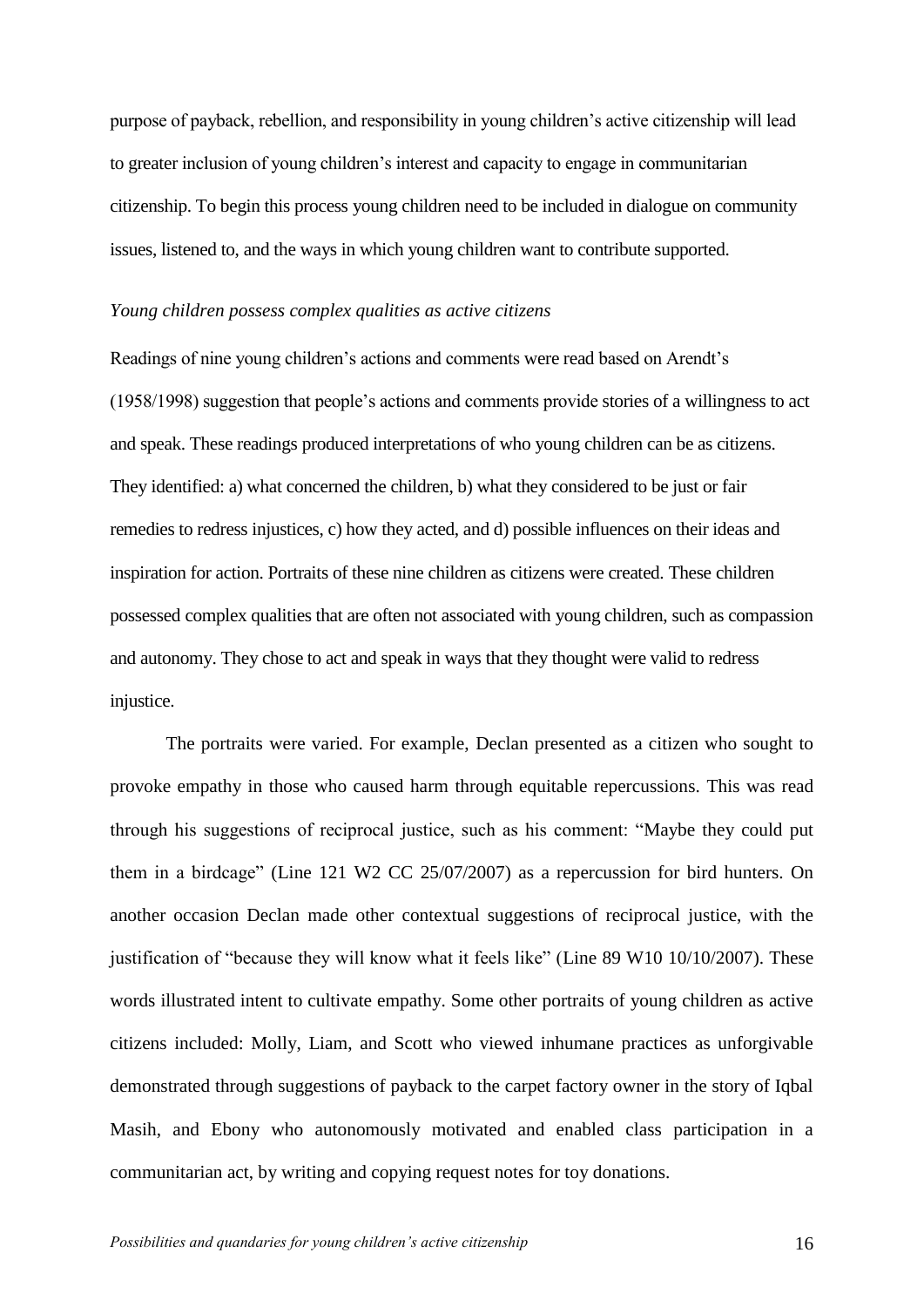Analysis of these children's initiated actions and accompanying comments identified possible influences that shaped what the children did and said. Different views and values shaped who each child was seen to be as an active citizen, such as eye-for-an-eye logic, principles of good citizenship, and values of equality, inclusion and pragmatism. The differing complex qualities that young children portrayed as active citizens made visible Arvanitakis' (2008) understanding of citizenship as a fluid and heterogeneous phenomenon. The notion of being heterogeneous was evident across the diverse displays of citizenship. The notion of fluidity was evident in the different ways of being a citizen portrayed by individual children in different circumstances.. The children's actions and words displayed diverse purposeful complexity of who young children might be as active citizens.

Acknowledgment of the complex qualities that young children are capable of portraying as active citizens has implications for early childhood education and citizenship. The multiplicity of complex qualities that these young children portrayed can alert early childhood practitioners to recognise the complexities of who young children can be as active citizens in daily interactions. This acknowledgment can then fuel interactions with young children as complex active citizens, who are active contributors in their learning communities and the public sphere.

Evidence of who young children can be as active citizens contributes rich understandings to the growing body of research on children's citizenship. The portraits of young children as active citizens challenge closed, deficit definitions of young children as irrational, impulsive, and pre-political. They acknowledge the sophistication, heterogeneity and fluidity of young children as active citizens. It is hoped that this evidence improves young children's status as active citizens and opens doors for greater possibilities for young children's active citizenship participation.

## *Young children's active citizenship as political and authentically active*

Young children's active citizenship can be political based on Arendt's (1958/1998) understanding of action in which actions are initiated with others in the public sphere. Young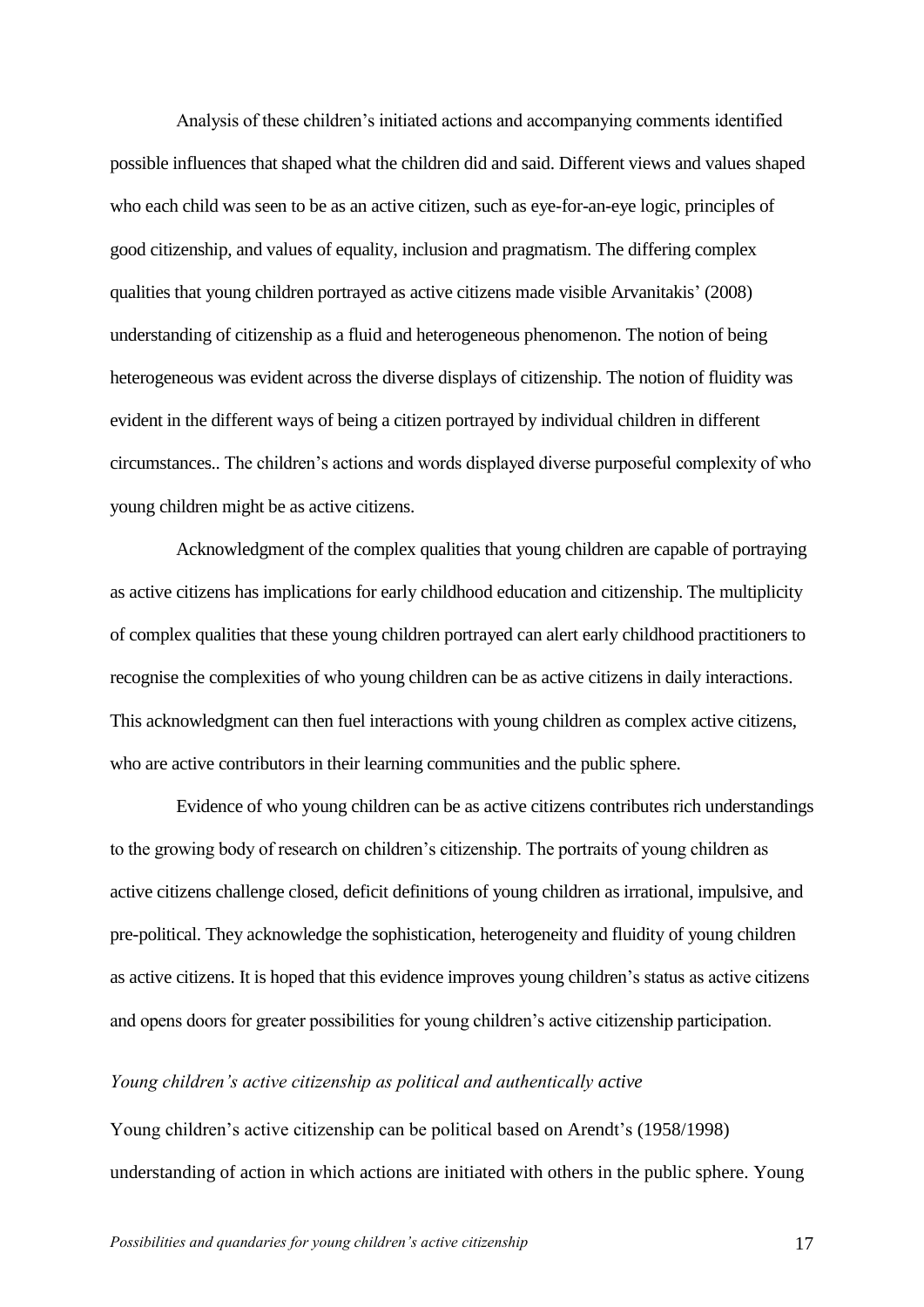children can initiate actions and adults can respond by enabling these actions in the public sphere. Young children's active citizenship can be authentically active if adults recognise how, when, and where young children choose to exercise their agency to redress injustices and offer support at these moments. These statements of explanation provide insight to the role of adults in young children's active citizenship. The following discussion explains these statements and their implications for education and citizenship.

By initiating a social action a child inserts both herself and something new into the public sphere (e.g., the classroom, school and community). Action and agency are intertwined. The individual is taking a risk by beginning something new amongst others, who may respond to her action in unexpected and unpredictable ways. For example, Denmark initiated a list of those who want to stop hunting and Declan initiated fig tree planting as a food source for the recovery of a local endangered bird. Both children can be viewed as political because they started new social actions in the public sphere. These children's initiatives were embraced and taken further into the public sphere: the list to stop hunting evolved into a petition to parliament seeking support for the recovery of the critically endangered Coxen's fig-parrot, and fig tree seedlings were nurtured for reforestation of a known habitat location for Coxen's fig-parrots. Agency was recognised and enabled for both the initiator and responder by these initiatives being acted upon by responders.

This explanation of young children's active citizenship as political is particularly relevant to young children in contemporary Western nations where children have reduced or no access to social structures, such as public spaces (Kulnych, 2001), are economically dependent (Lister, 2007), and endure a strong emphasis on care and protection in policy and practices (James et al., 2008). These social factors reduce young children's access to active citizenship. The possibility for young children's active citizenship then requires that adults employ their greater access to resources to bring young children's initiatives on humanitarian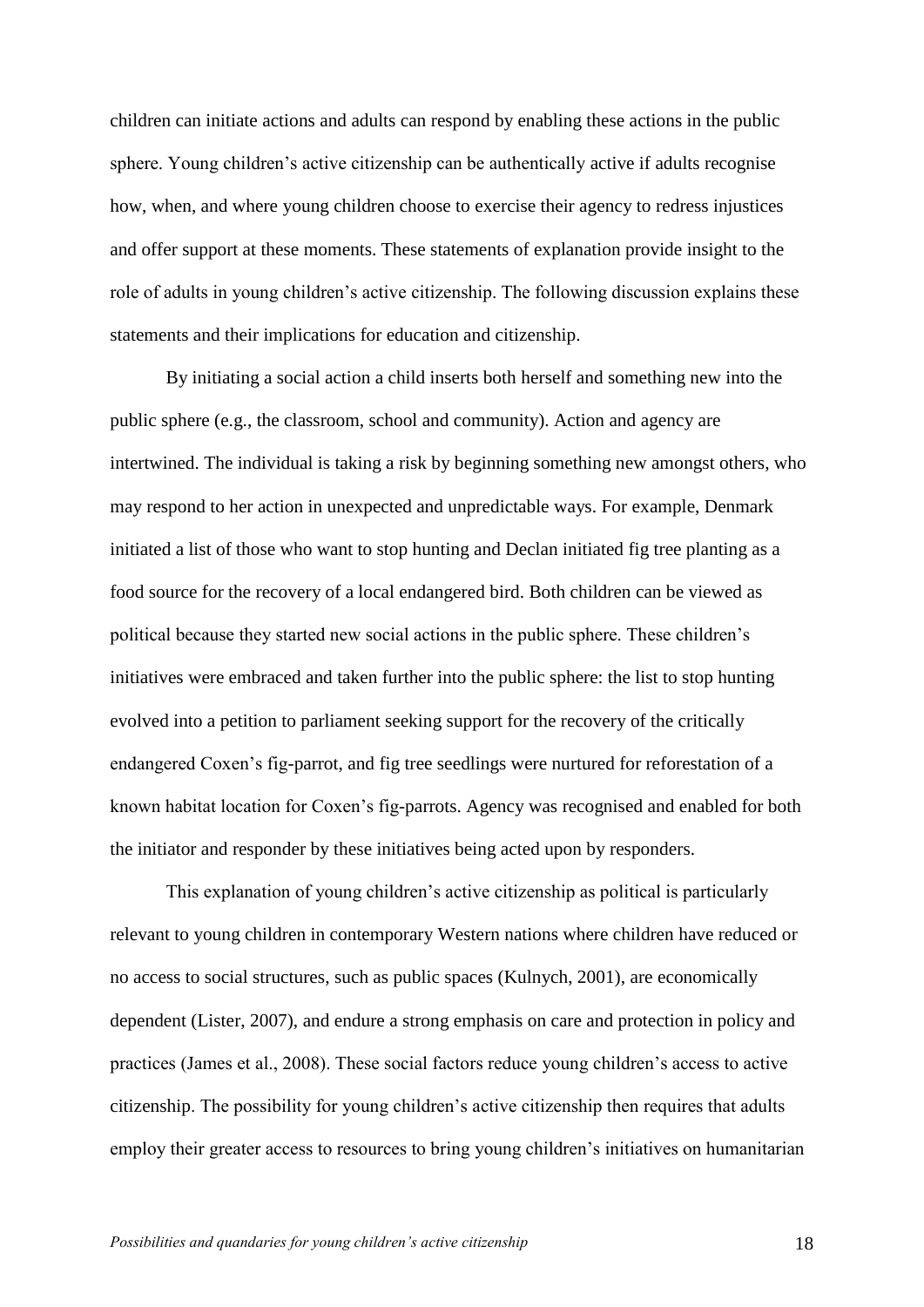issues into the public sphere. However, adults need to be alert to blocking or manipulating children's initiatives, as this deprives the agency of both parties.

A view of young children's active citizenship as authentically active acknowledges how, when, and where young children choose to exercise their agency to redress injustices, such as their ideas for payback, rebellion, initiative in seeking others' opinions, and autonomy in completing social actions. Reflection of my practice identified that at times my attempts to support children's citizenship participation masked recognition and support of children's selfinitiated ways of being active citizens, such as proposing registering for the WWF passport instead of pursuing the children's idea of making a list of those who want to stop hunting. Many models of children's citizenship (e.g., Hart, 1997; Lansdown, 2005) position adults as enablers of children's citizenship practice. In this study I recognised that no matter what I did in my attempts to support children's citizenship, for children to be authentically active as citizens it needed to be driven by them. The challenge is for adults to let go of leading, listen carefully with all our senses to children's ideas and trust in following children's leadership in civic action

Young children's active citizenship as authentically active embraces expression of opinions and decision-making when children choose. Expressing opinions and decision-making are understood as core democratic acts for members of society that enable access to power and liberties (Dahl, Shapiro, & Cheibub, 2003). Yet children do not have the same access to the same control over their lives as adults, nor the same scope for participation in society. A view of young children's active citizenship as authentically active acknowledges and appreciates the ways in which children express agency. This view has potential to increase awareness of the scope and possibilities of children's agency with matters that concern their lives. Although there are limitations in how young children can exercise their agency given that they are economically dependent on adults and they require care from adults to ensure their survival, consideration of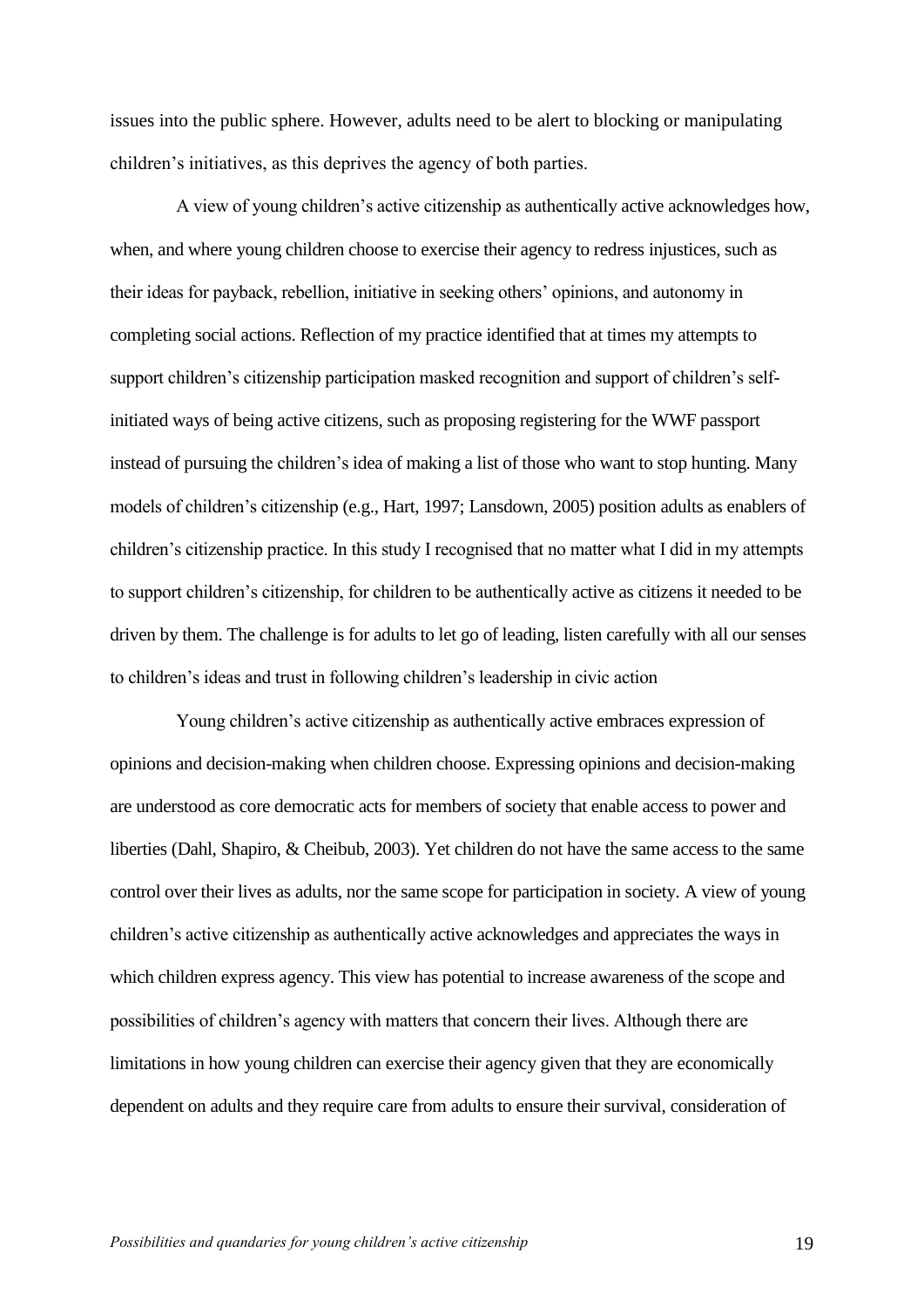children's citizenship as authentically active offers scope for greater awareness of how children choose to express opinions and make decisions.

These explanations of young children's active citizenship as political and authentically active provide suggestions for pedagogical practice in early childhood education that promotes young children's active citizenship. Practitioners need to notice the social actions young children initiate; and how, when, and where children choose to be active citizens. Well-considered responses that sustain rather than constrain agency are required, ensuring that subsequent actions engage children in decision-making throughout the initiation, planning, and implementation of social actions. Practitioners need to be alert to blocking or manipulating children's initiatives, as this limits the agency of both parties.

A view of young children's active citizenship as political and authentically active sees both children and adults experiment with co-existing in the political realm through interplays of initiating and responding actions. Instead of idealising children's agency for the sake of honouring the child, attention is focused on the interplay of actions between young children and adults learning together to activate real change as citizens. Such a view involves adults listening to children's initiatives and responding to children's initiated actions with further ideas to cultivate social actions that make a difference in the public sphere. Through such a view of young children's active citizenship, unpredictability, emergence, and experimentation are embraced and concern for the other is always present. Two-way learning is cultivated rather than solely supporting children's agency in an adult world, adults also learn to enter, understand, and acknowledge democracy in children's worlds. This reduces emphasis on adults as 'enablers' of children's agency and brings greater recognition of the complex and diverse ways that children choose to exercise their agency. Adults are required to recognise the ways children exercise their agency, paying attention to the purposes underpinning the way children make and enact choices. These implications of viewing young children's active citizenship as political and authentically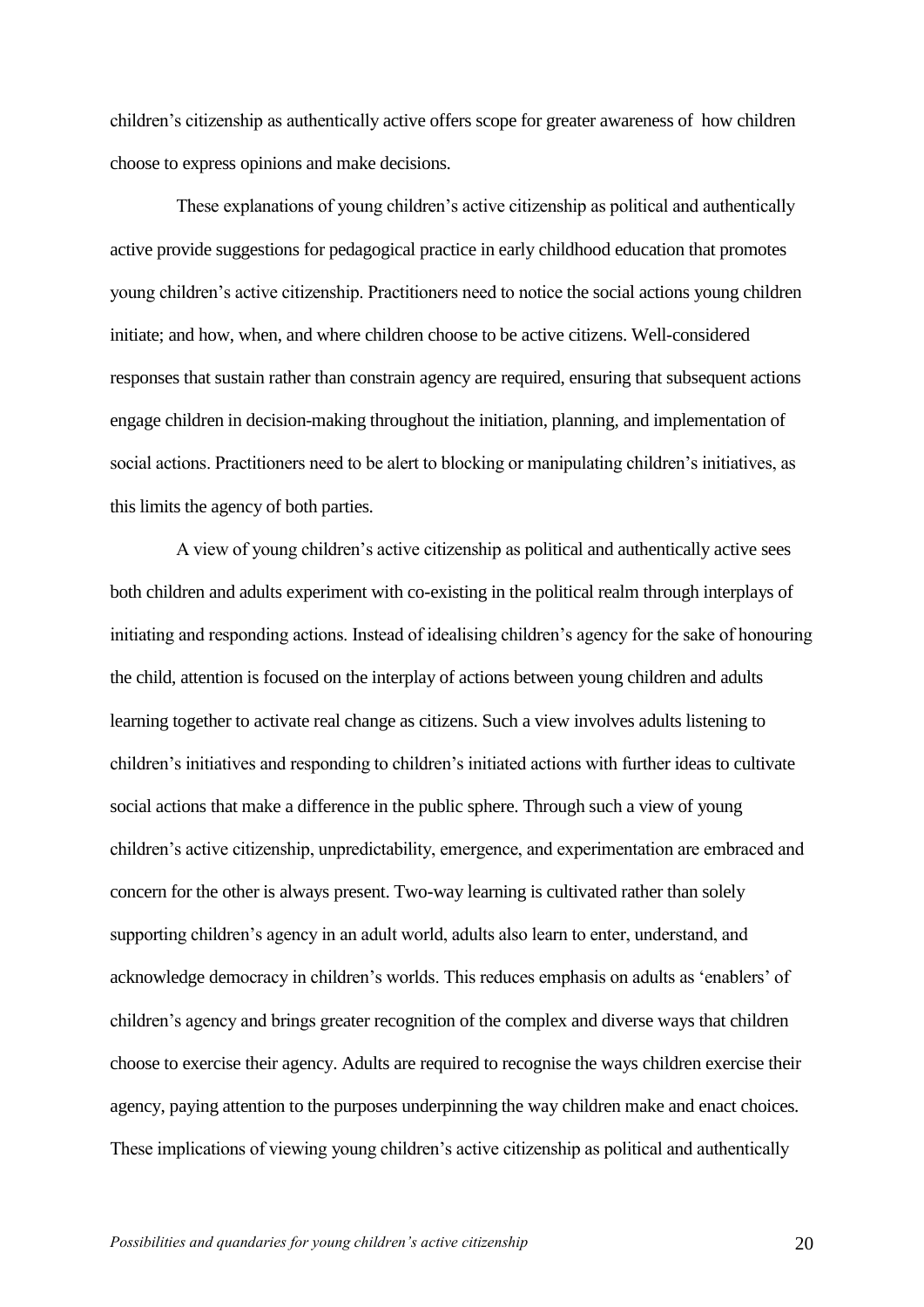active have great potential for child and adult citizenship collaborations in early childhood education and beyond.

### Conclusion

This living theory of possibilities for young children's active citizenship provides explanations of learning through an inquiry into young children's active citizenship as provoked through social justice storytelling. The four statements of explanation may be read as possibilities for young children's active citizenship in that they offer considerations about what active citizenship for young children can and might be. However, as much as I endeavoured to provoke and promote young children as active citizens, these are my interpretations as an adult, seen through my understandings of what citizenship can be. I am an adult speaking for young children. Derrida's (1993) concept of the secret is worth considering here. To Derrida, the secret is the singularity of experience that is heterogeneous to the public realm. It never allows itself to be captured, revealed or covered over by the relation to the other. Instead the individual tells her or his own secret. Application of this theory to this analysis of children's experiences of citizenship suggests that young children's experiences may be quite dissimilar to what is generally understood as citizenship in the public realm. Such an understanding alerts us as adults to be open to possibilities for young children's active citizenship beyond generally held definitions. With this understanding we need to listen with all our senses to what young children say and do as active citizens. Such as these six words expressed in the study by Denmark (aged six):

"I want to do real things!" (Line  $425$  W8  $10/09/2007$ )

**Note:** All the children's names (except Mali) in this paper are pseudonyms that each child selected for him/ or herself.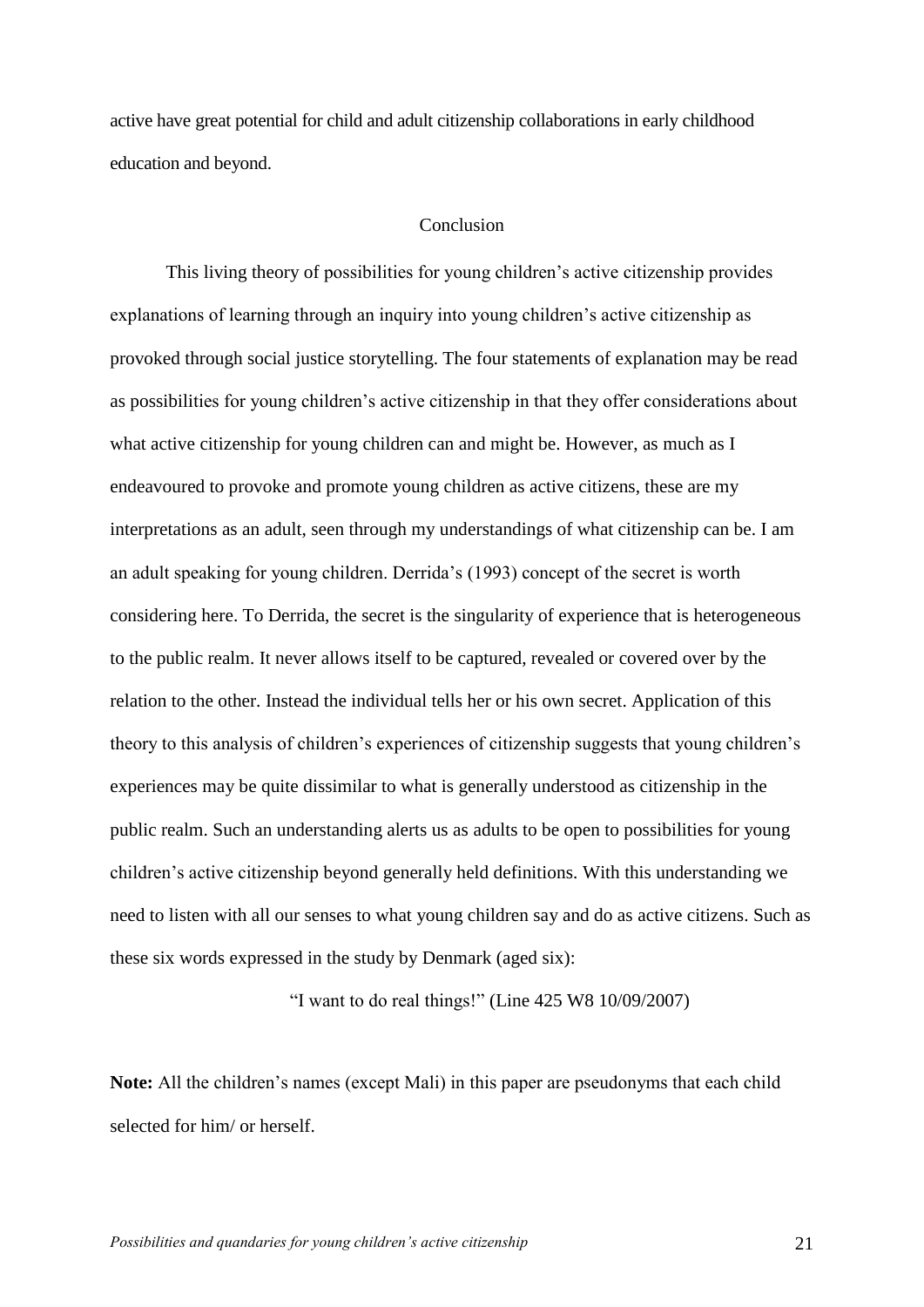**Acknowledgement:** This paper has come into fruition through the encouragement, thorough feedback and patience of Beth Blue Swadener, Valerie Polakow and two anonymous reviewers.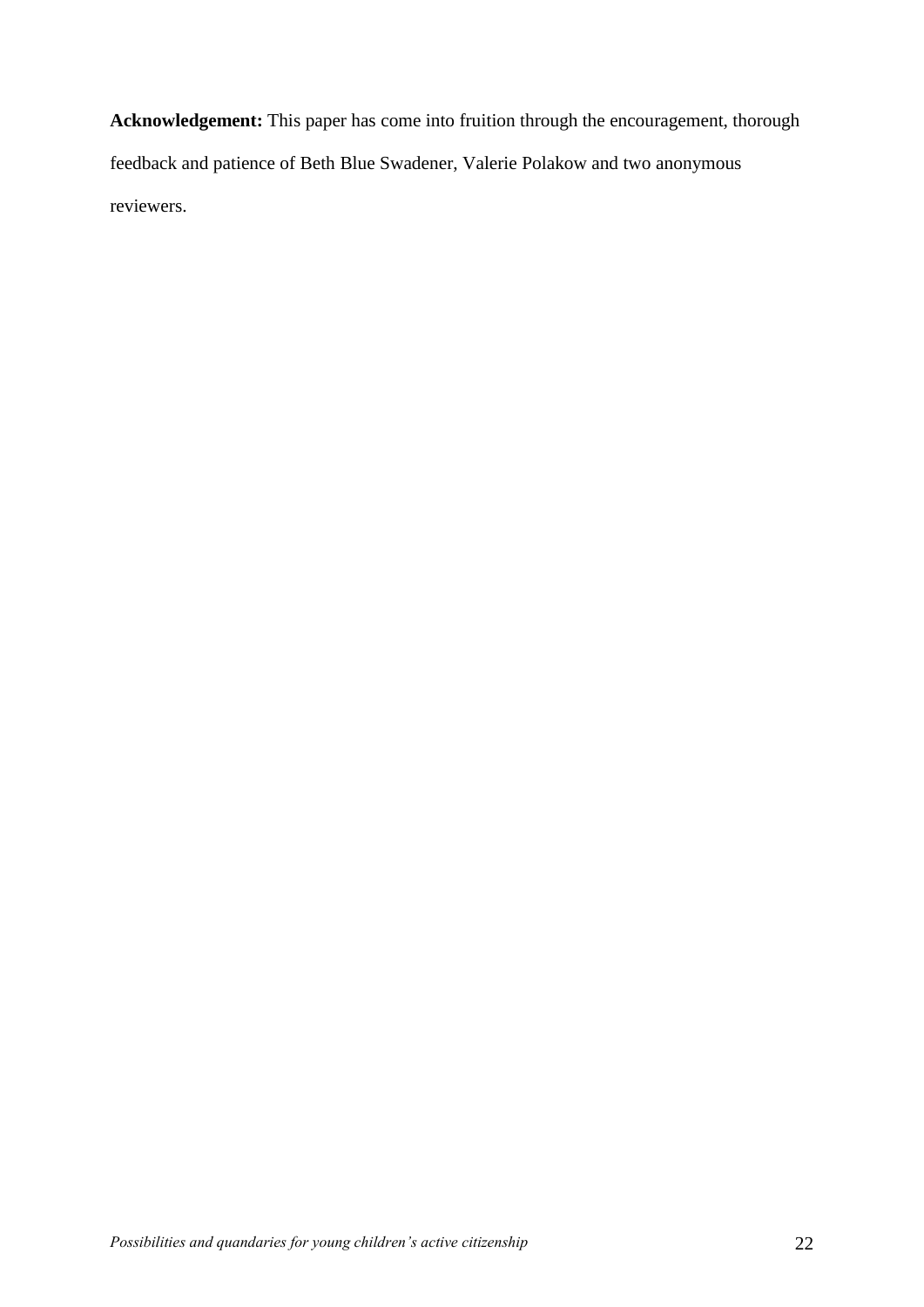### **REFERENCE LIST**

- Alderson, P. (2008). When does citizenship begin? Economics and early childhood. In A. Invernizzi & J. Williams (Eds.), *Children and citizenship* (pp. 108-119). London: Sage Publications Ltd.
- Arvanitakis, J. (2008). The heterogeneous citizen: How many of us care about Don Bradman's average? [Electronic Version]. *MC Journal*, *11*. Retrieved from http://journal.media-culture.org.au/index.php/mcjournal/article/viewArticle/27
- Arendt, H. (1958/1998). *The human condition* (2nd ed.). Chicago: The University of Chicago Press.
- Carr, W., & Kemmis, S. (1986). *Becoming critical: Education, knowledge, and action research*. London: Falmer Press.
- Cockburn, T. (1998). Children and citizenship in Britain: A case for a socially interdependent model of citizenship. *Childhood,* 5(1), 99-117.
- Creswell, J. W. (2005). *Education Research: Planning, conducting, and evaluating quantitative and qualitative research* (2nd ed.). Upper Saddle River: Pearson Education Inc.
- Dahl, R., Shapiro, I., & Cheibub, J. A. (2003). *The democracy sourcebook*. Cambridge, MA: MIT Press.
- Davies, B. (2003). *Frogs and snails and feminist tales: Preschool children and gender* (revised ed.). Cresskill, N.J: Hampton Press Inc.
- Delanty, G. (2002). Communitarianism and citizenship. In E. F. Isin & B. Turner (Eds.), *Handbook of citizenship studies* (pp. 161-174). London: Sage Publications Ltd.
- Derrida, J. (1993). *On the name* (T. Dutoit, Trans.). Stanford, California: Stanford University Press.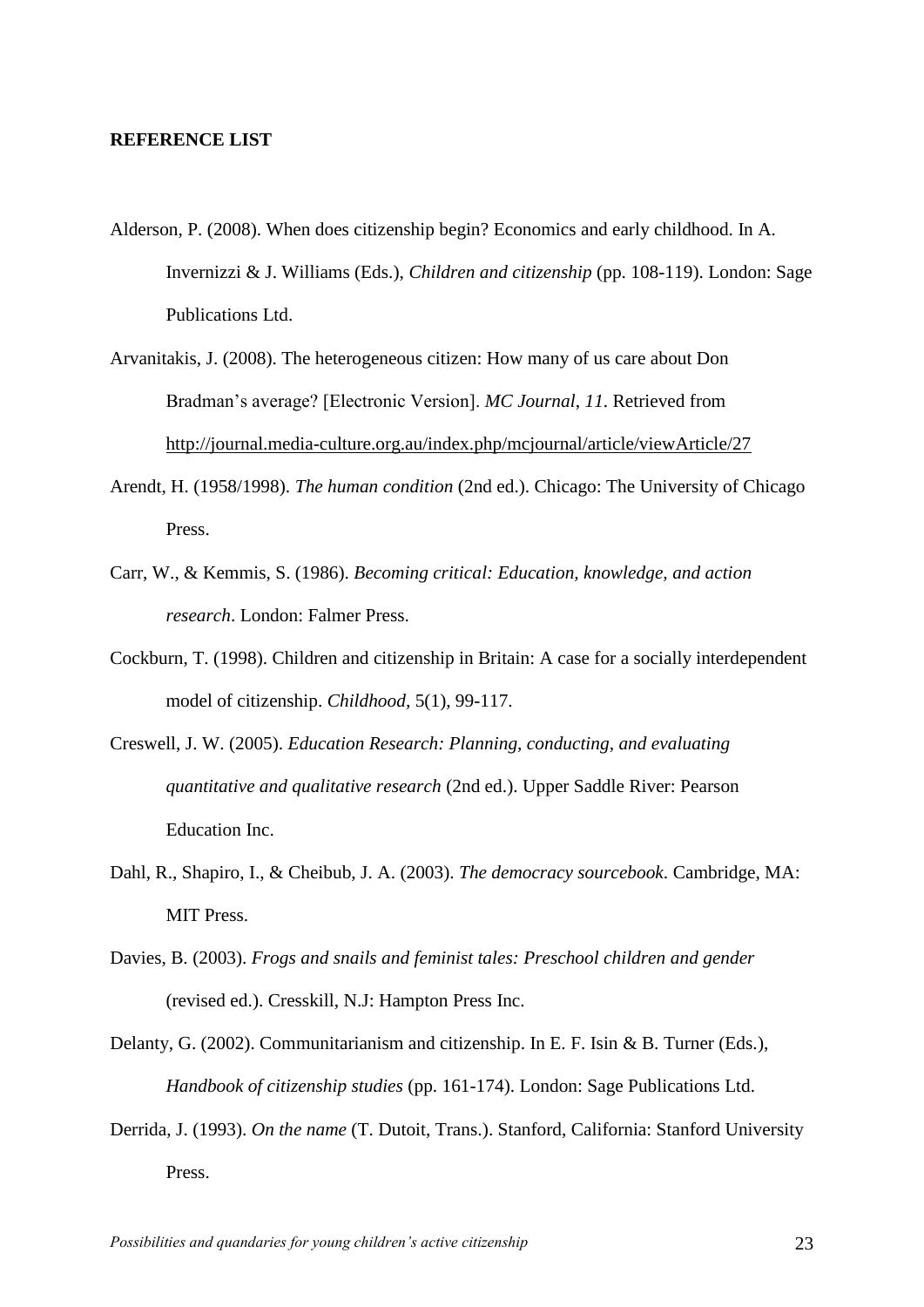Dick, B. (1993). You want to do an action research thesis? Retrieved from http://www.scu.edu.au/schools/gcm/ar/art/arthesis.html

Etzioni, A. (1993). *The spirit of community: Rights, responsibilities, and the communitarian agenda*. New York: Crown.

Faulks, K. (1998). *Citizenship in modern Britain*. Edinburgh: Edinburgh University Press.

Freire, P. (1974). *Education for critical consciousness*. London: Sheed & Ward.

- Gilbert, R. (1996). Education for active and informed citizenship. In R. Gilbert (Ed.), *Studying society and environment: A handbook for teachers*. Melbourne: MacMillan.
- Harvey, N., & Halverson, C. (2000). The secret and the promise: Women's struggles in Chiapas. In D. Howarth, A. Norval & Y. Stavrakakis (Eds.), *Discourse theory and political analysis* (pp. 151-167). Manchester, UK: Manchester University Press.
- Hart, R. (1997). *Children's participation: The theory and practice of involving young citizens in community development and environmental care*. London: Earthscan Publications.
- Isin, E., & Turner, B. (2002). Citizenship studies: An introduction. In E. Isin & B. Turner (Eds.), *Handbook of citizenship studies* (pp. 1-10). London: Sage.
- James, A., Jencks, C., & Prout, A. (1998). *Theorizing childhood*. Oxford: Polity Press.
- James, A., Curtis, P., & Birch, J. (2008). Care and control in the construction of children's citizenship. In A. Invernizzi & J. Williams (Eds.), *Children and citizenship* (pp. 85- 96). London: Sage Publications Ltd.
- Kulnych, J. (2001). No playing the public sphere: Democratic theory and the exclusion of children. *Social theory and practice,* 27(2), 231-265.
- Lansdown, G. (2005). *Innocenti insight: The evolving capacities of the child*. Florence: UNICEF Innocenti Research Centre.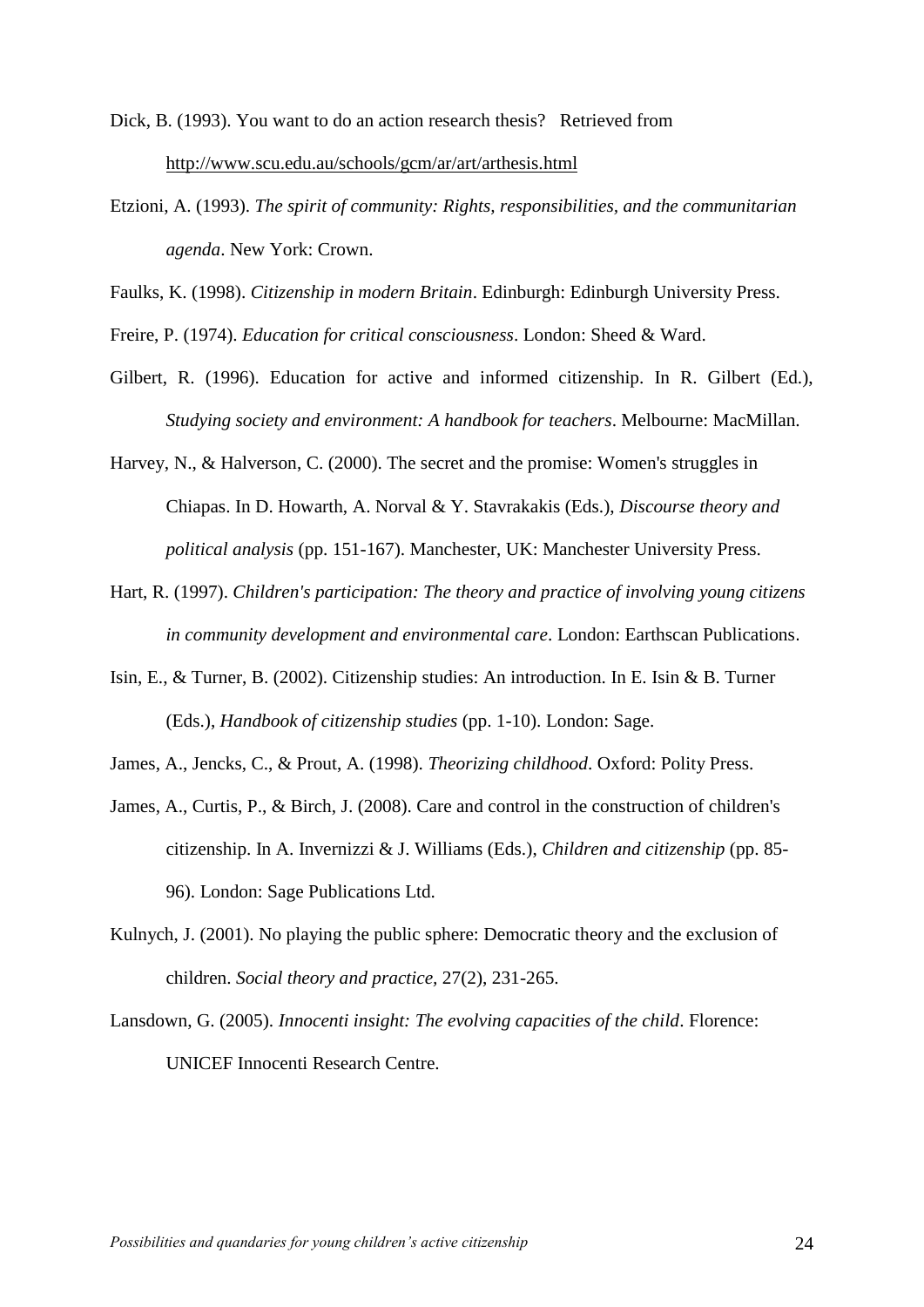Lankshear, C., & Peters, M. (1996). Postmodern counternarratives In H. Giroux, C. Lankshear, P. McLaren & M. Peters (Eds.), *Counternarratives: Cultural studies and critical pedagogies in postmodern spaces* (pp. 1-40). New York: Routledge.

- Lister, R. (2007). Why citizenship: Where, when and how children? *Theoretical inquiries in Law, 8(2)*, 693-718.
- Lister, R. (2008). Unpacking children's citizenship. In A. Invernizzi & J. Williams (Eds.), *Children and citizenship* (pp. 9-19). London: Sage Publications Ltd.
- Lyotard, J. (1984). *The postmodern condition: A report on knowledge* (G. Bennington & B. Massumi, Trans.). Manchester [England]: Manchester University Press.
- MacNaughton, G., & Hughes, P. (2009). *Doing action research in early childhood studies: A step by step guide*. Berkshire, England: Open University Press.
- Millei, Z., & Imre, R. (2009). The problems with using the concept 'citizenship' in early years policy. *Contemporary Issues in Early Childhood, 10(3)*, 280-290.
- Phillips, L. (2010). Social justice storytelling and young children's active citizenship. *Discourse: Studies in the cultural politics of education,* 31(4), 363-376. doi: 10.1080/01596301001003786993
- Prout, A. (2001). Representing children: Reflections on the children 5-16 research programme. *Children & Society, 15(3)*, 193-201. doi:10.1002/ch.667
- Prout, A. (2002). Researching children as social actors: An introduction to the children 5-16 programme. *Children & Society, 16(2)*, 67-76.doi:10.1002/ch/710
- Roche, J. (1999). Children: Rights, participation and citizenship. *Childhood, 6(4)*, 475-493.
- Schon, D. (1983). *The reflective practitioner: How professionals think in action*. New York: Basic.

Stephens, J. (1992). *Language and ideology in children's fiction*. Essex, England: Longman. United Nations General Assembly. (1989). *Convention on the rights of the child*. New York: